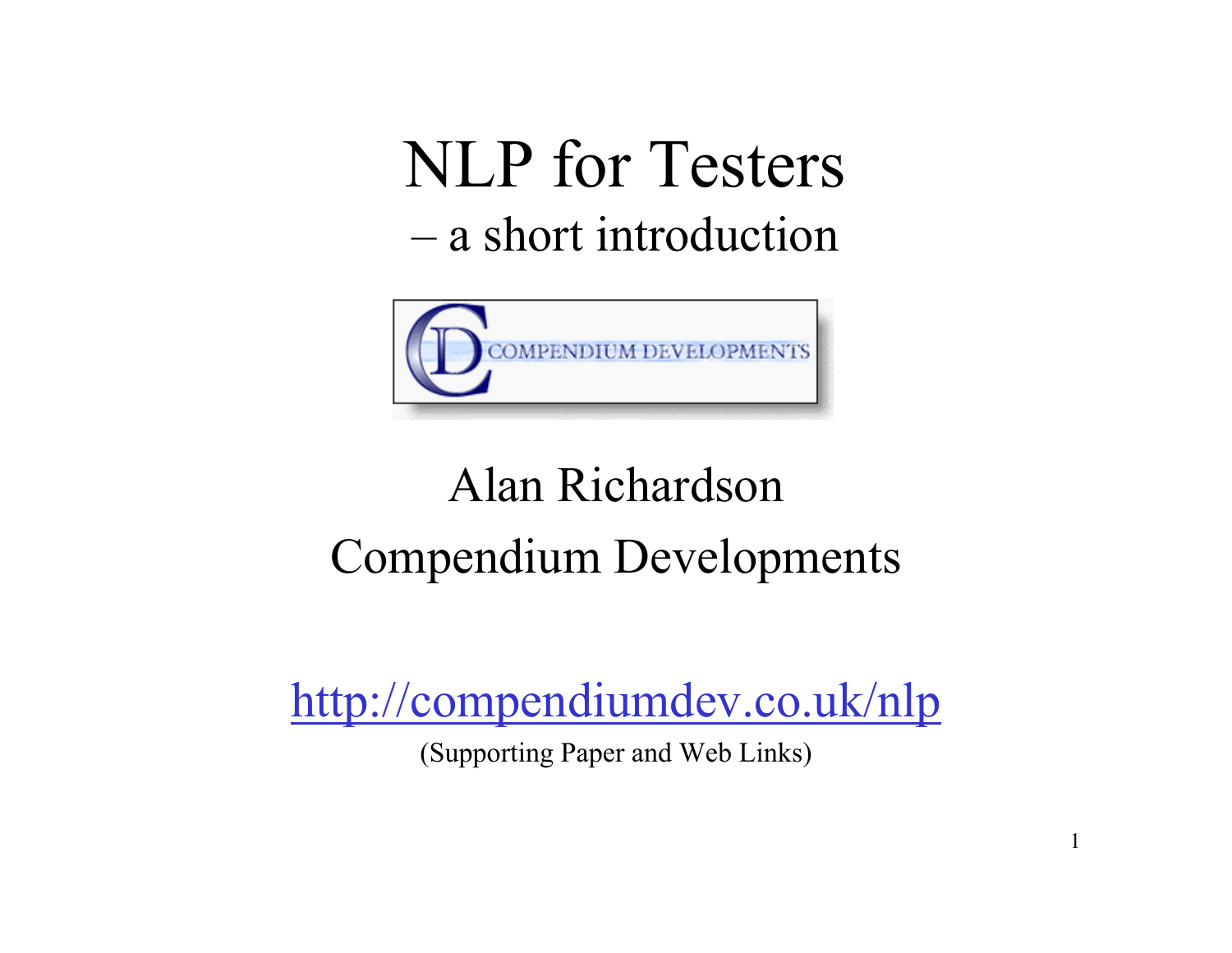# What NLP Have you Experienced?

- •• Trainings
- Books
- •• Anything at all?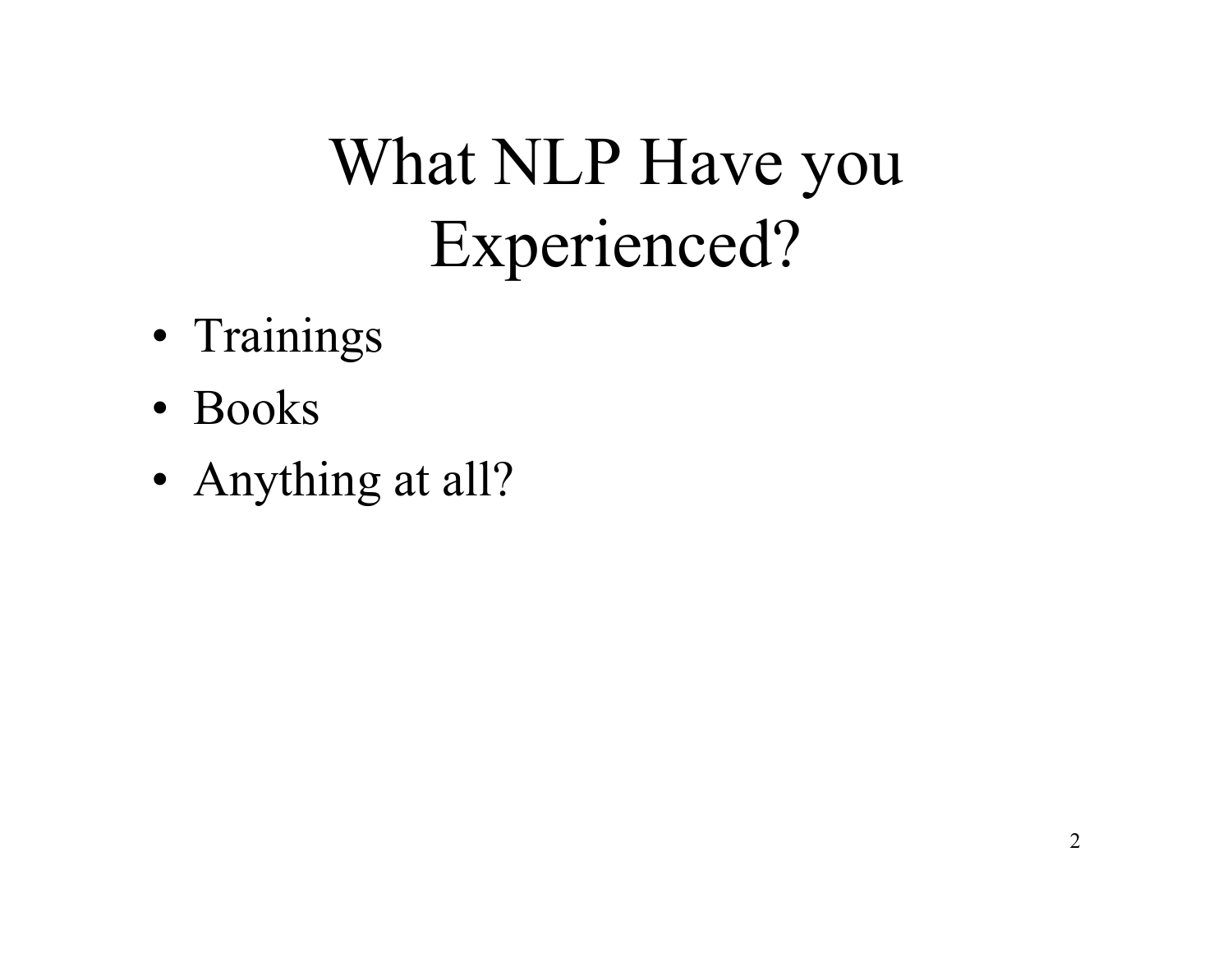### What is NLP?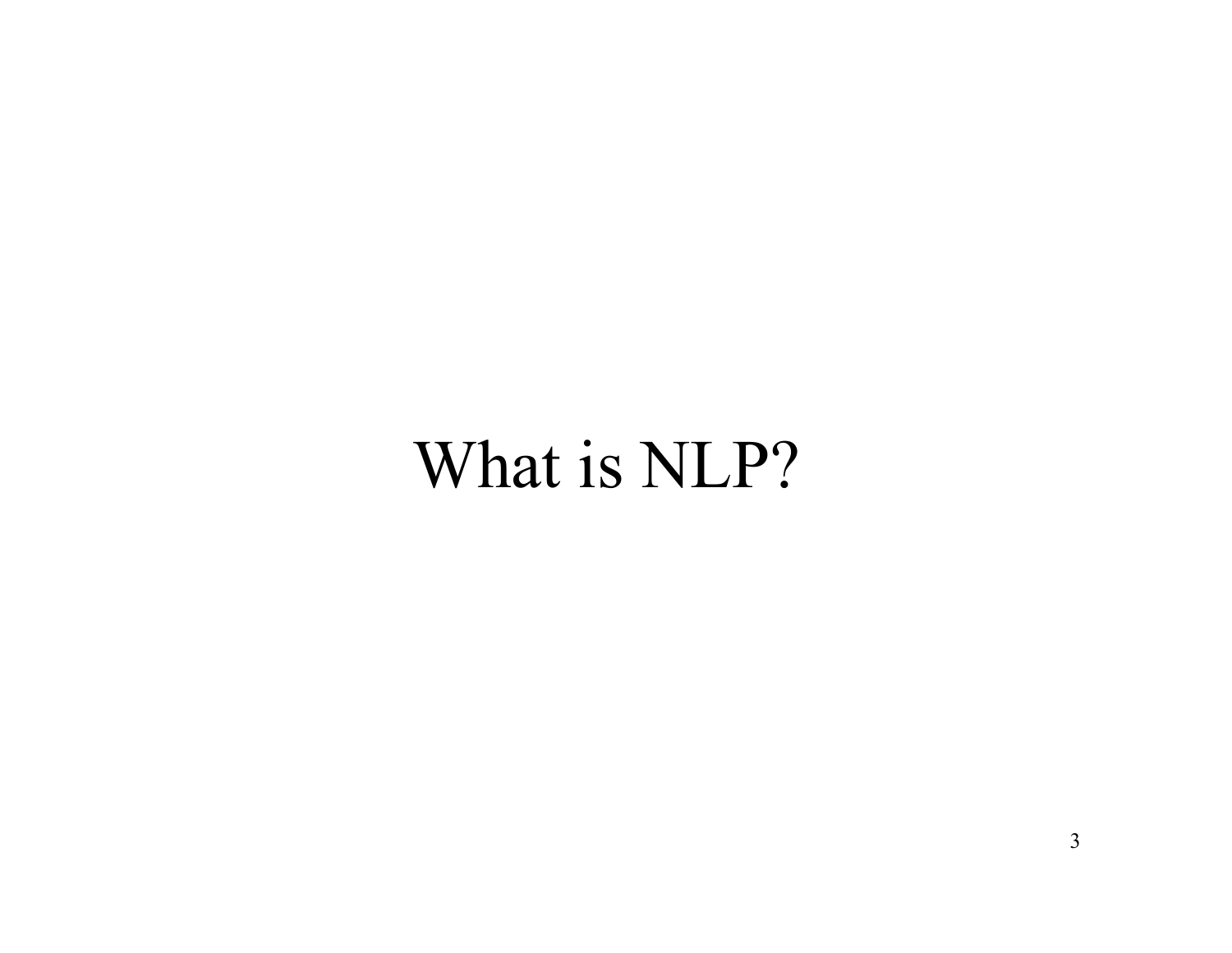## How is NLP advertised?

- •• Improve your relationships,
- master rapport with anyone in moments,
- •sell *anything* to *anyone,* **and** do it *ethically,*
- •• gain more flexibility,
- cure *any* phobia in **seconds**,
- g e t *more* of what you really want **,**
- Create instant motivation and confidence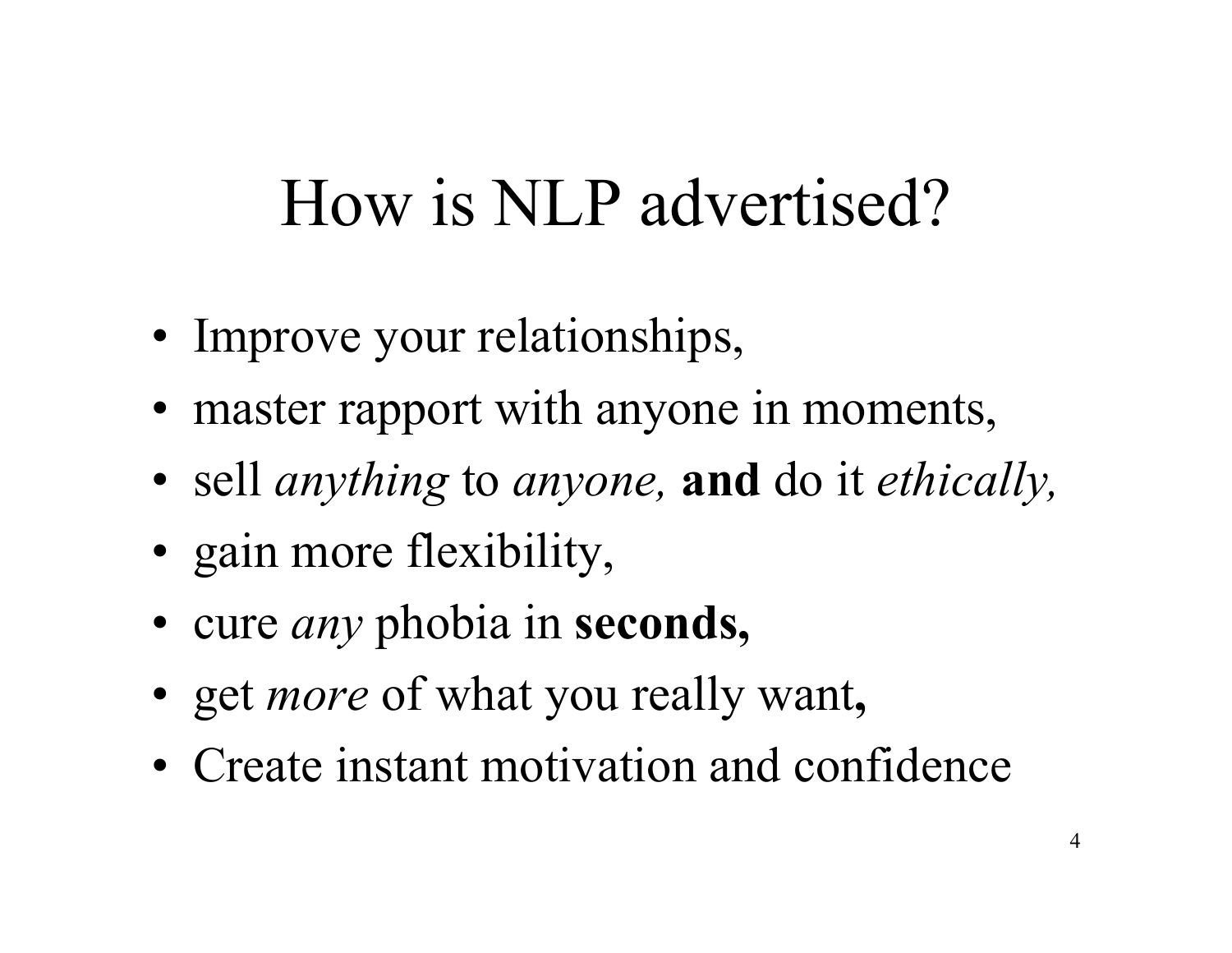### What is it really?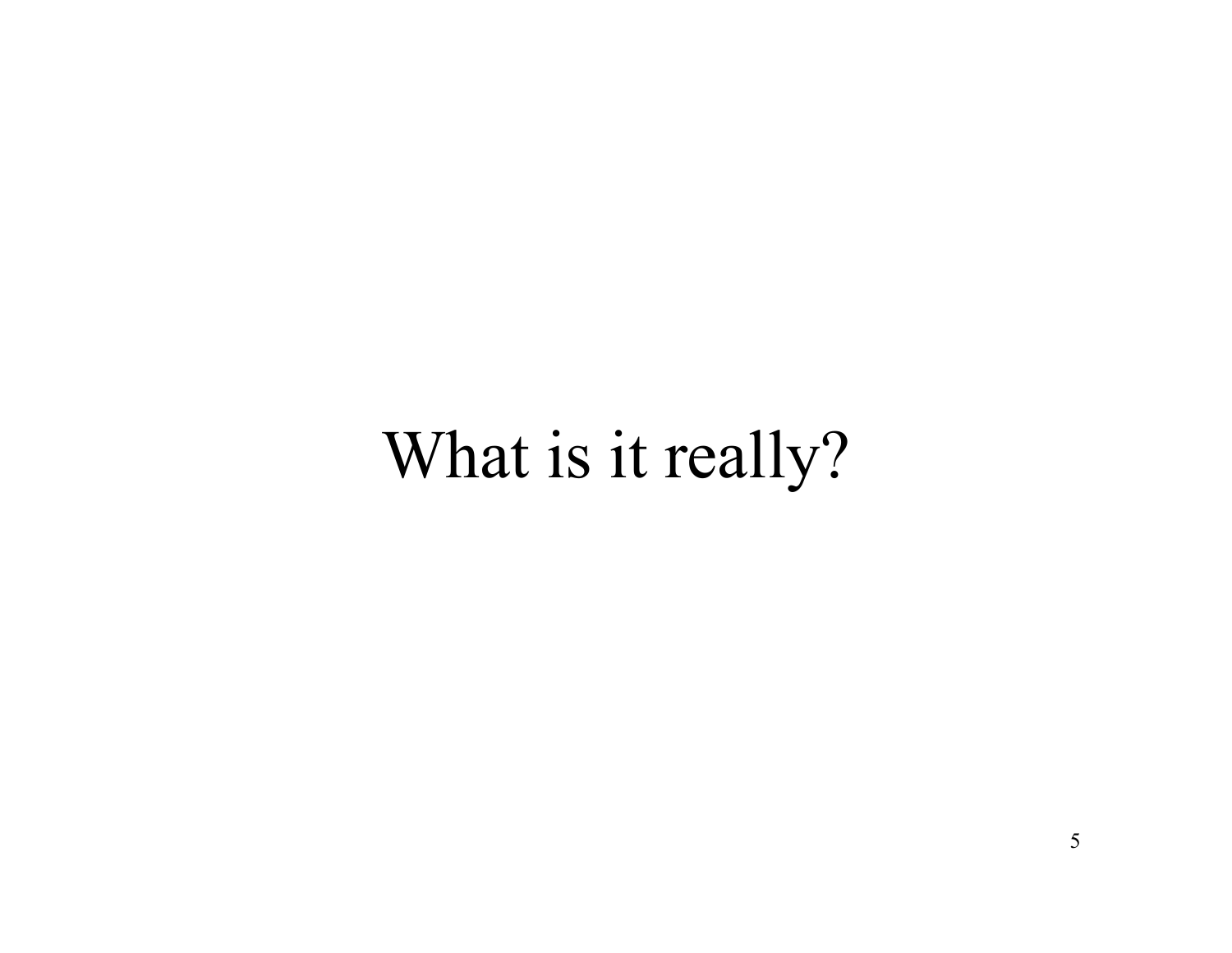# Neuro Linguistic Programming



Nervous system through which experience is received and processed through the five senses.

*"…the study of the structure of subjective experience."*

#### **Linguistic**

www.richardbandler.tv

Language and nonverbal communication systems through which neural representations are coded, ordered, and given meaning.



#### **Programming**

The ability to organiz e our communication and neurological systems to achieve specific desired goals and results.

http://www.p urenlp.com/nlpis1.htm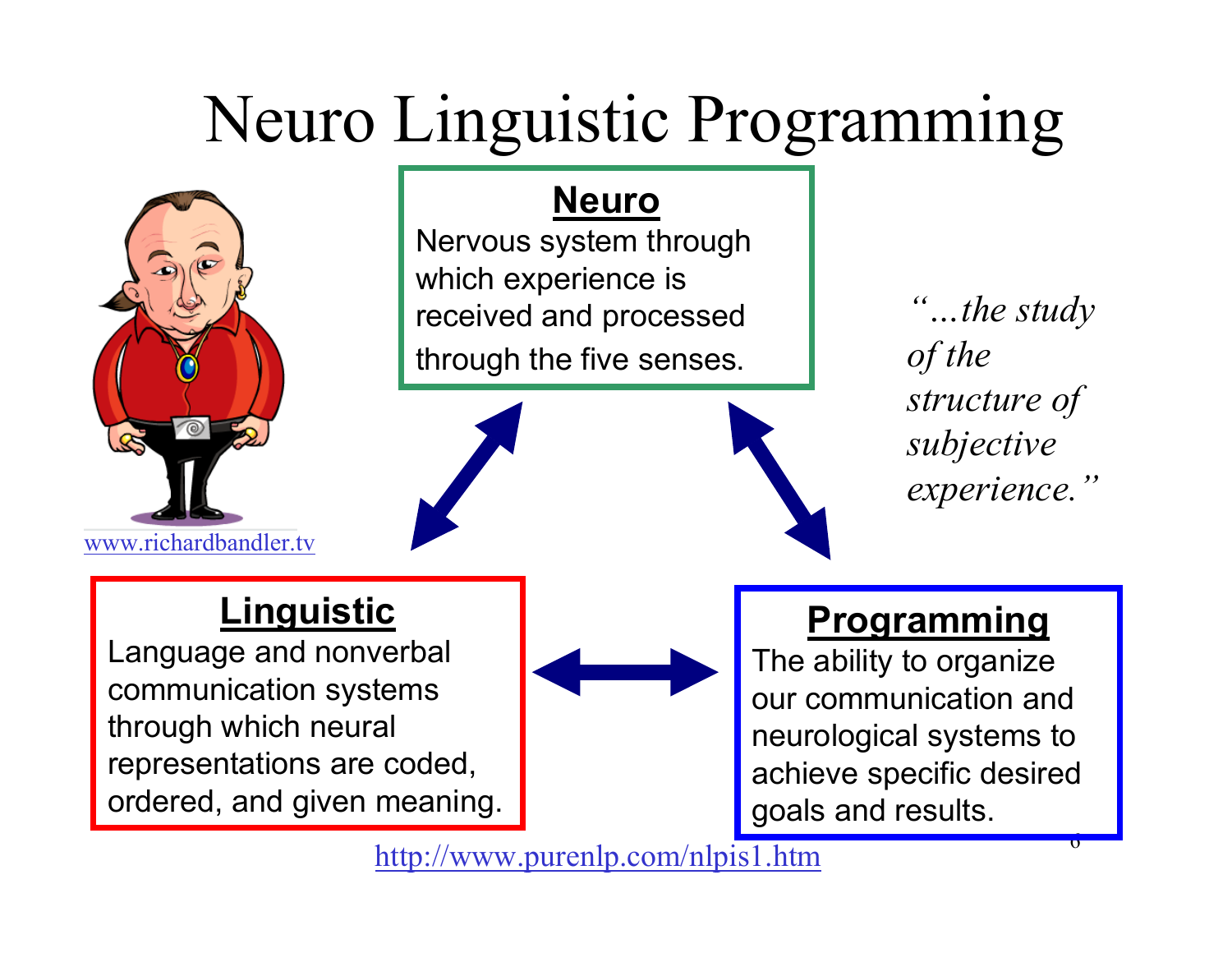# **No,**  What is it *really***?**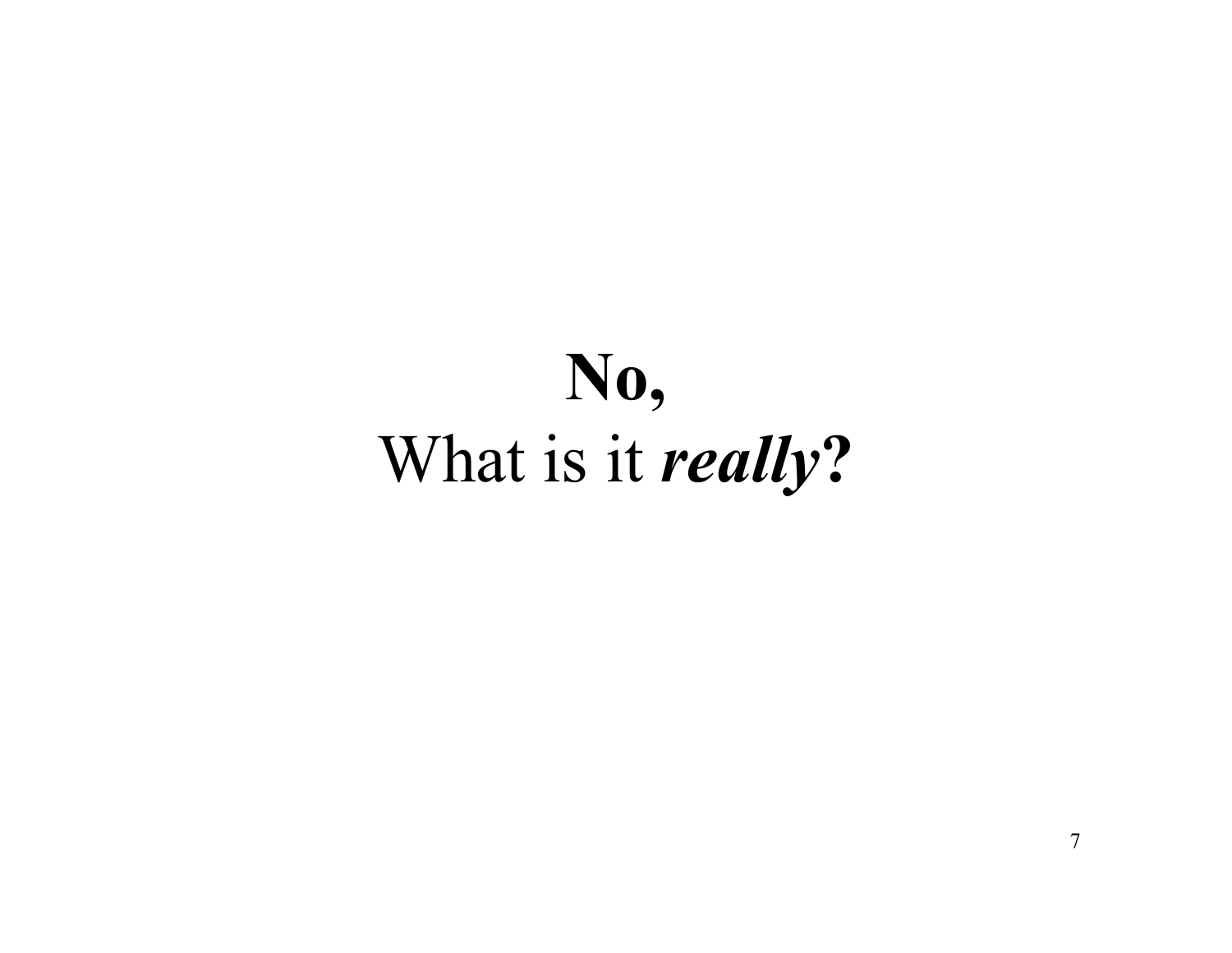

#### "The Structure of Magic" volume 1, Richard Bandler & John Grinder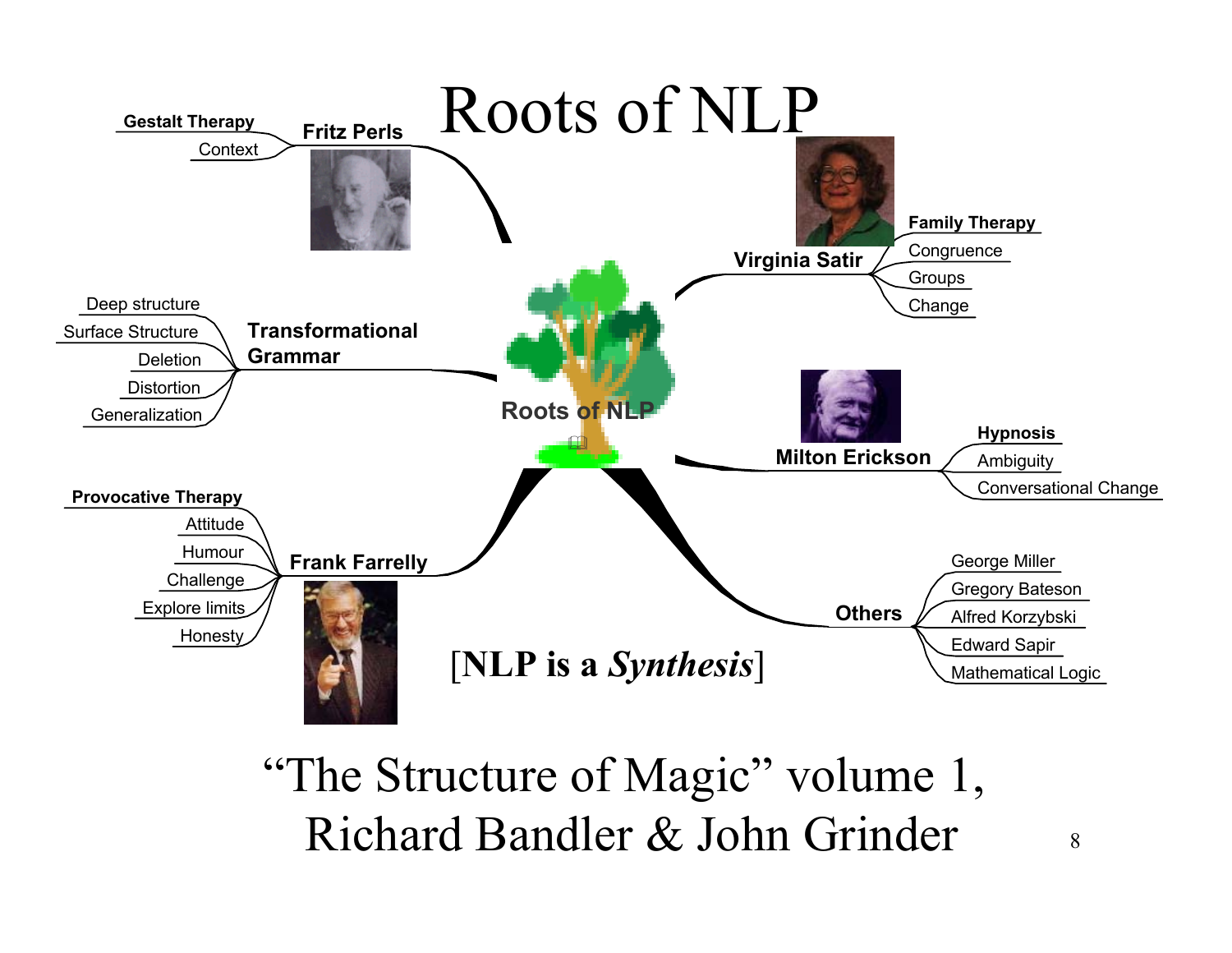*Most techniques and tools of NLP have* 

*been derived by...* Modelling

"The NLP modeling process involves finding out about how the brain ("Neuro") is operating by analyzing language patterns ("Linguistic") and nonverbal communication. The results of this analysis are then put into step-by-step strategies or programs ("Programming") that may be used to transfer the skill to other people and areas of application."

> *Modeling with NLP, Robert DiltsMeta Publishing, 1998*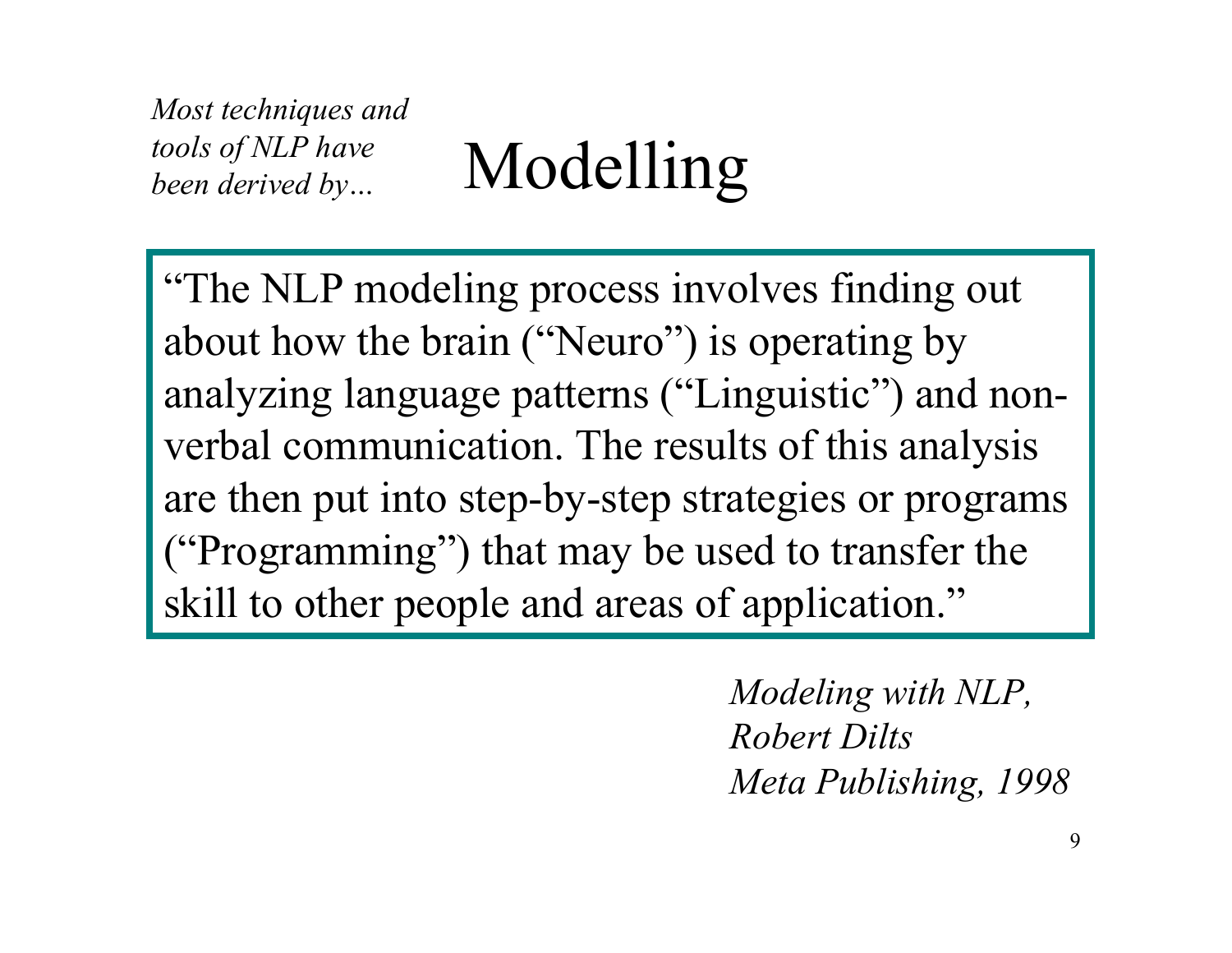# Presuppositions of NLP

•• The Map is not the Territory

•• Life and Mind are systemic processes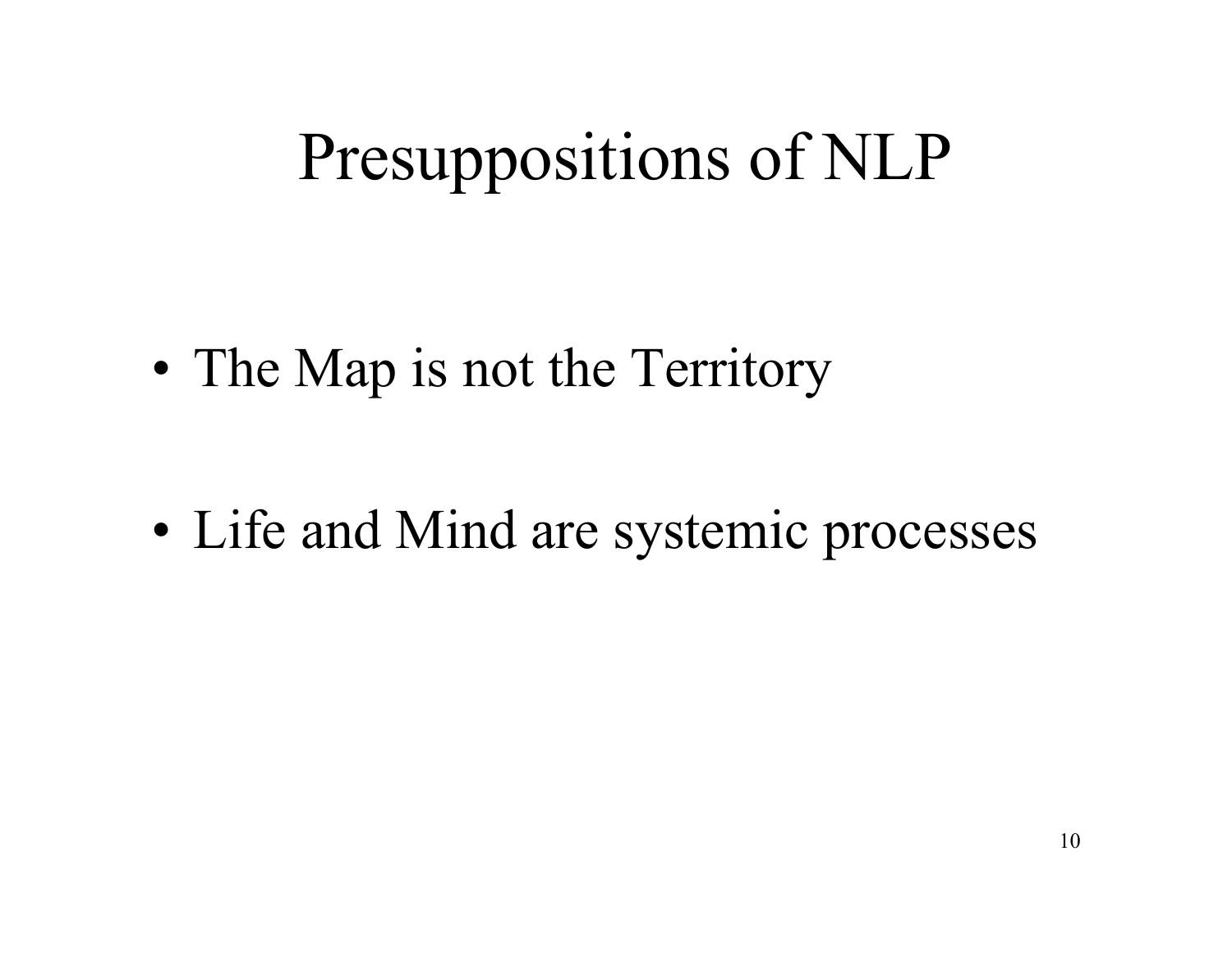## NLP and Testing are related

- •• Questioning
- •• Modelling
- Communication
- Effectiveness
- •Attitude
- •• Synthesis Knowledge Systems
- •Literalism
- •• Identify Ambiguity
- •• Honesty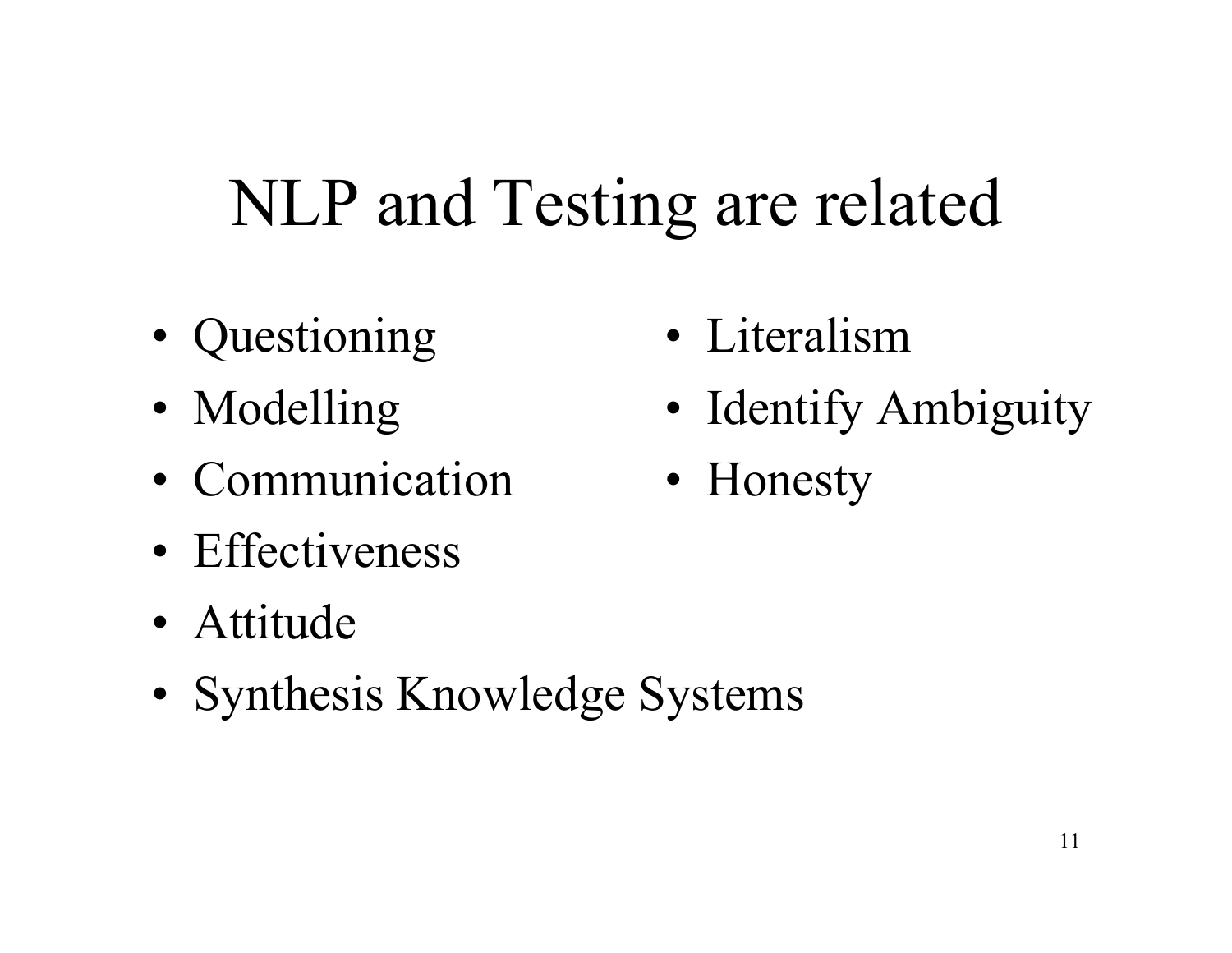### Exercise: Attributes of a tester

- •Identify…
- •Attributes or Qualities of a tester
- •Descriptions of a tester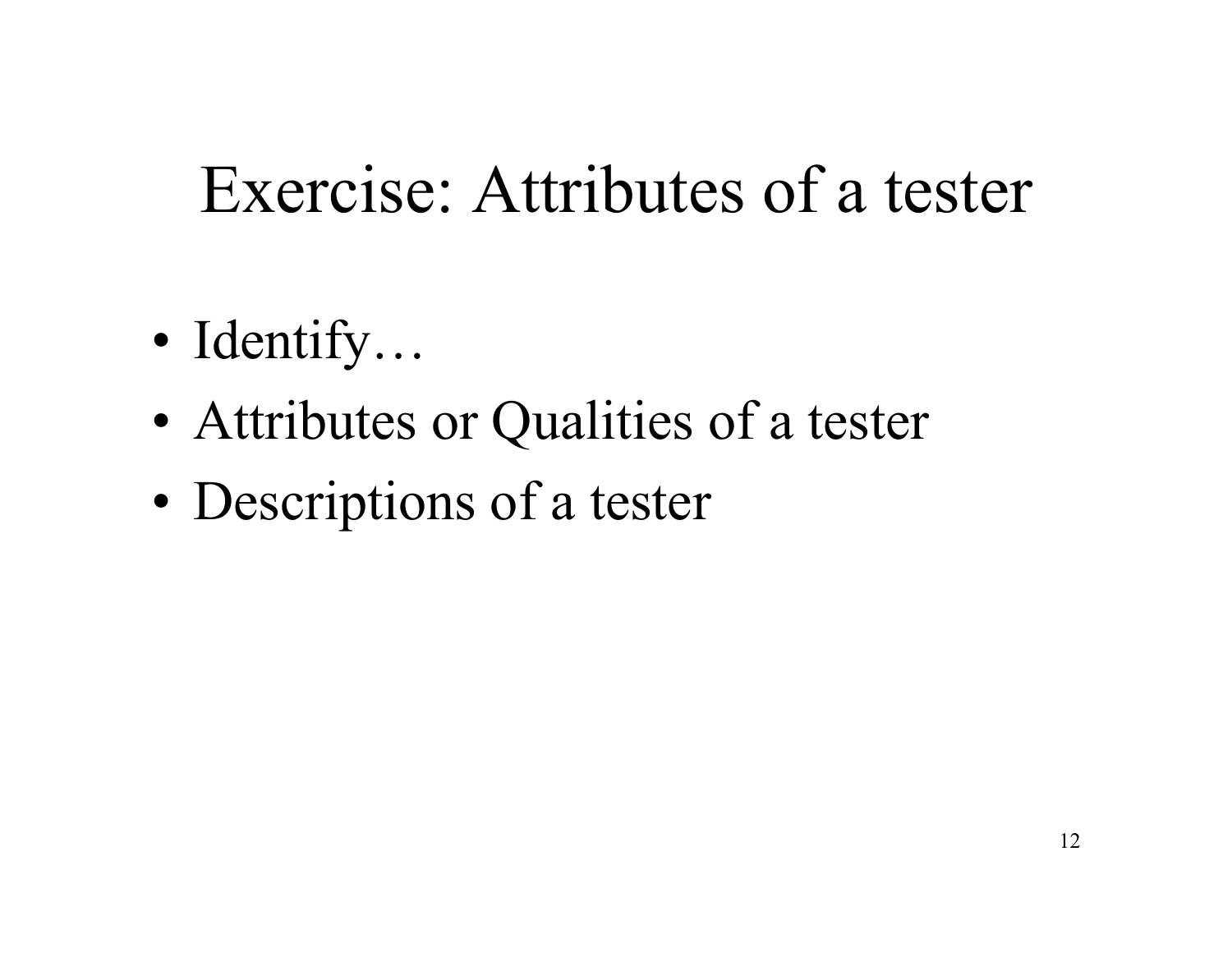### Results

- Adjectives? Phrases?
- Were the attributes positive? Any useful negative attributes?
- How many apply to you?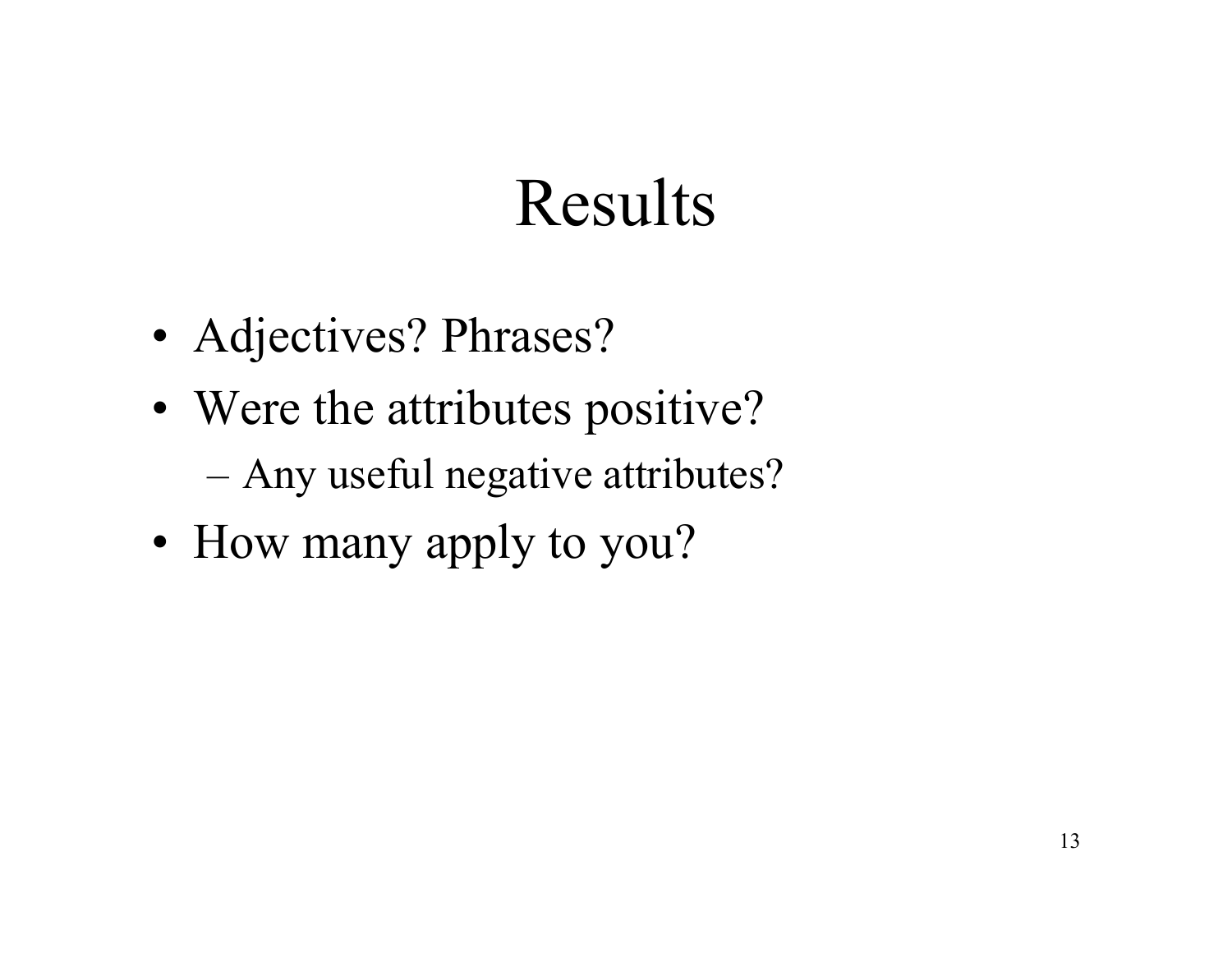#### Attributes vs States

#### Attributes

- •Person 'has'
- Context?
- •• "IS" of identity

#### States

- Person 'feels'
- Context ⇔State
- Behaviour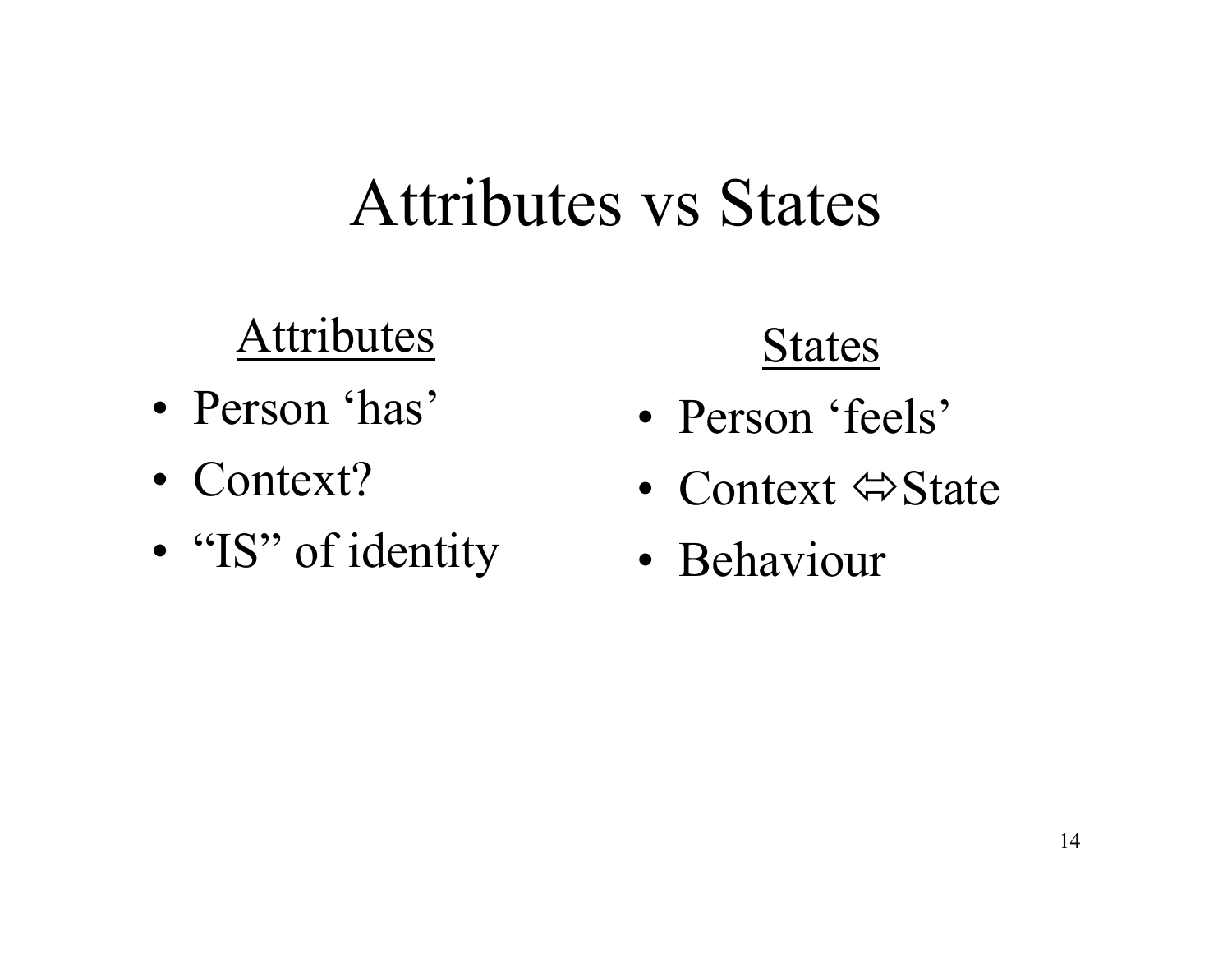# Exercise: Convert attributes into states

- •• Can you generate and feel those states in yourself?
- •• Can you say things to other people to generate those states? (*Elicitation* )
- •• When would those states be appropriate?
- •• Can you identify a time when you used those states positively? Negatively?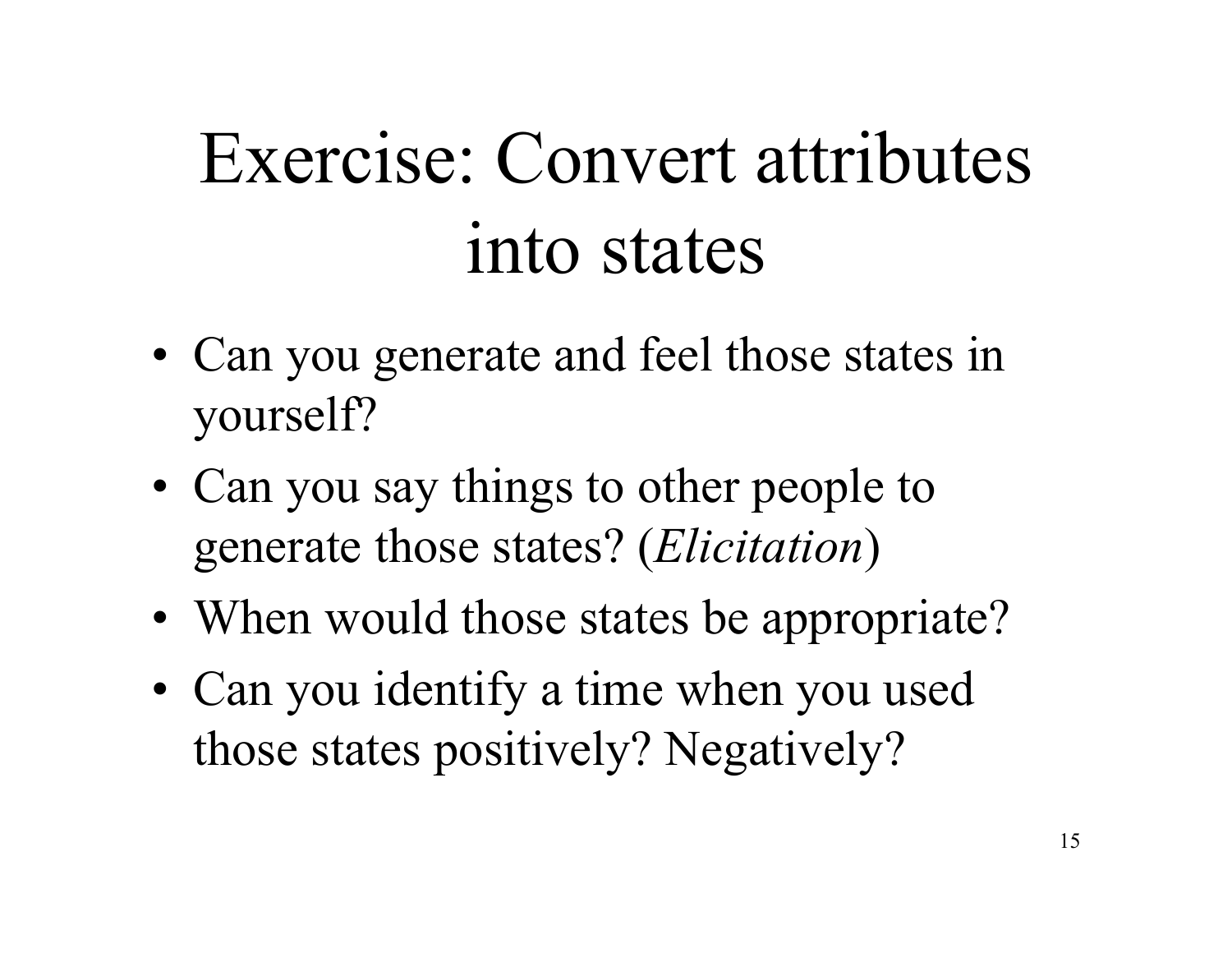## Meta-Model

- Identify Ambiguity Early
- Apply to the communication we give
- Apply to the system
- A Model of Analysis (Req, Spec, etc.)
- Apply to our beliefs and values about testing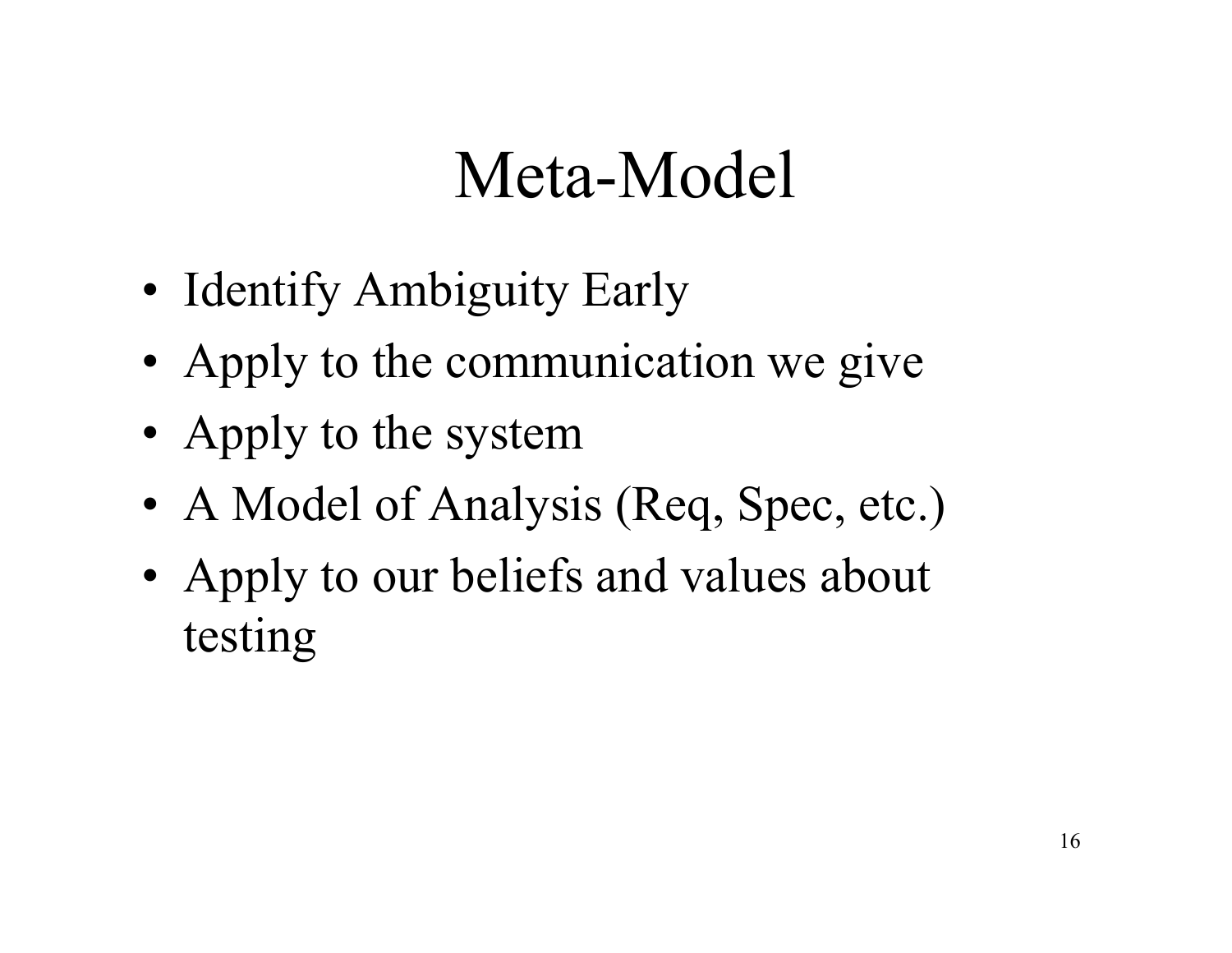# Deep Surface

- Meta-Model based on transformational grammar model
- Words affect experience

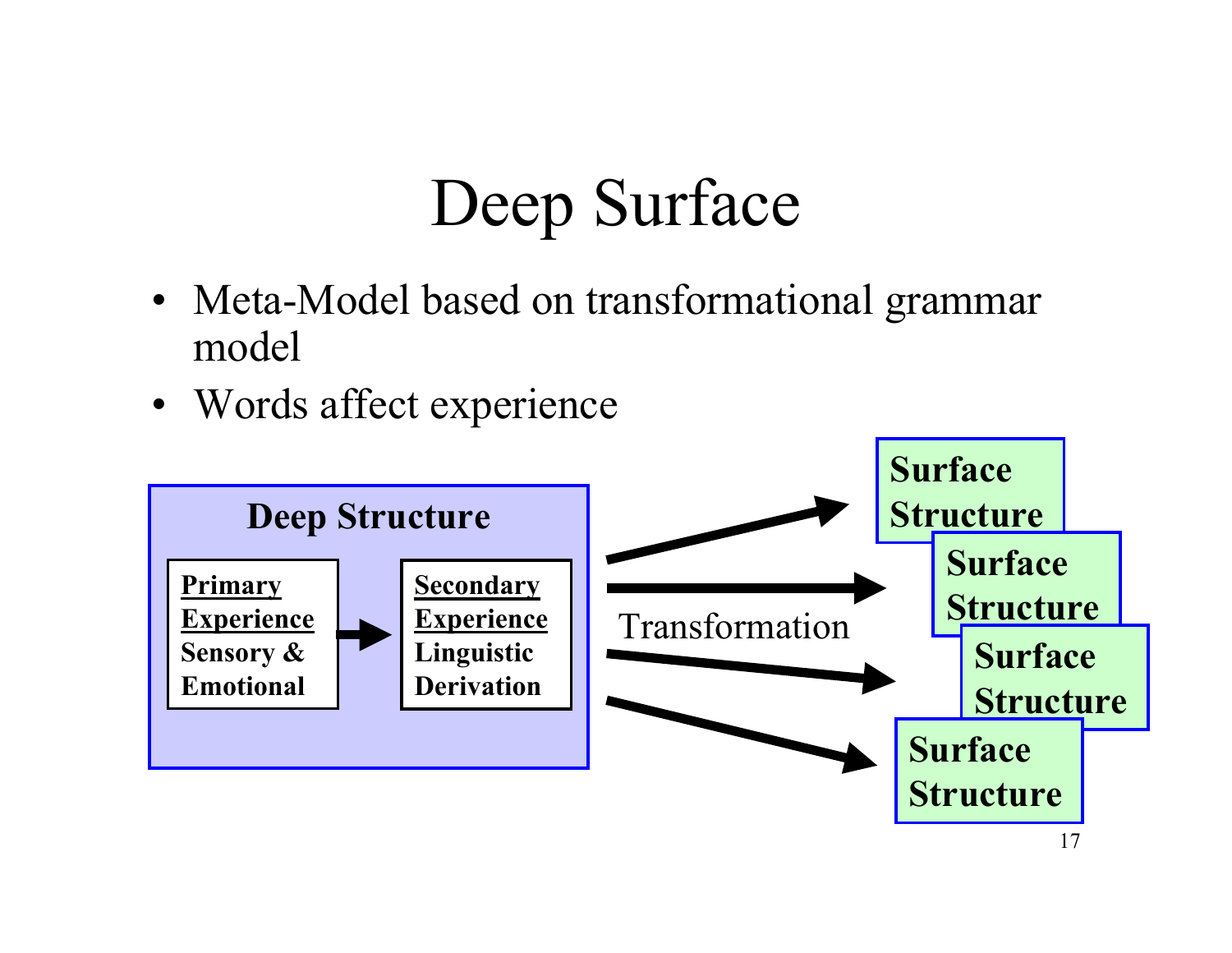

- Transformations (Distortion, Deletion, Generalization) can create ambiguity
- Ambiguous statement:
	- "The daily trade file must be processed in under 5 seconds when the system starts up."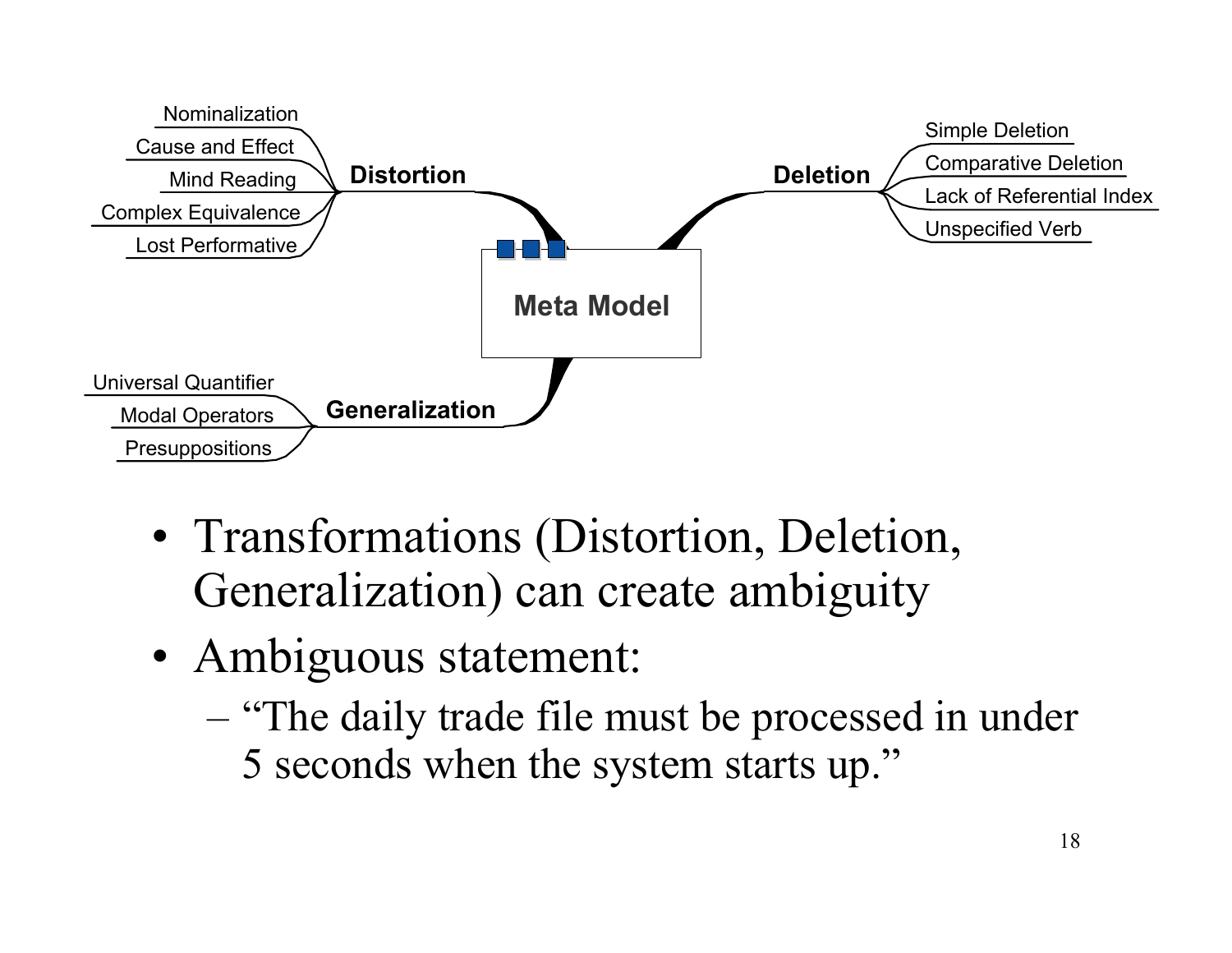

- Processed by what? How?
- Daily trade file contains what? From where?
- 5 seconds based on what?
- Starts up? How, When, How often?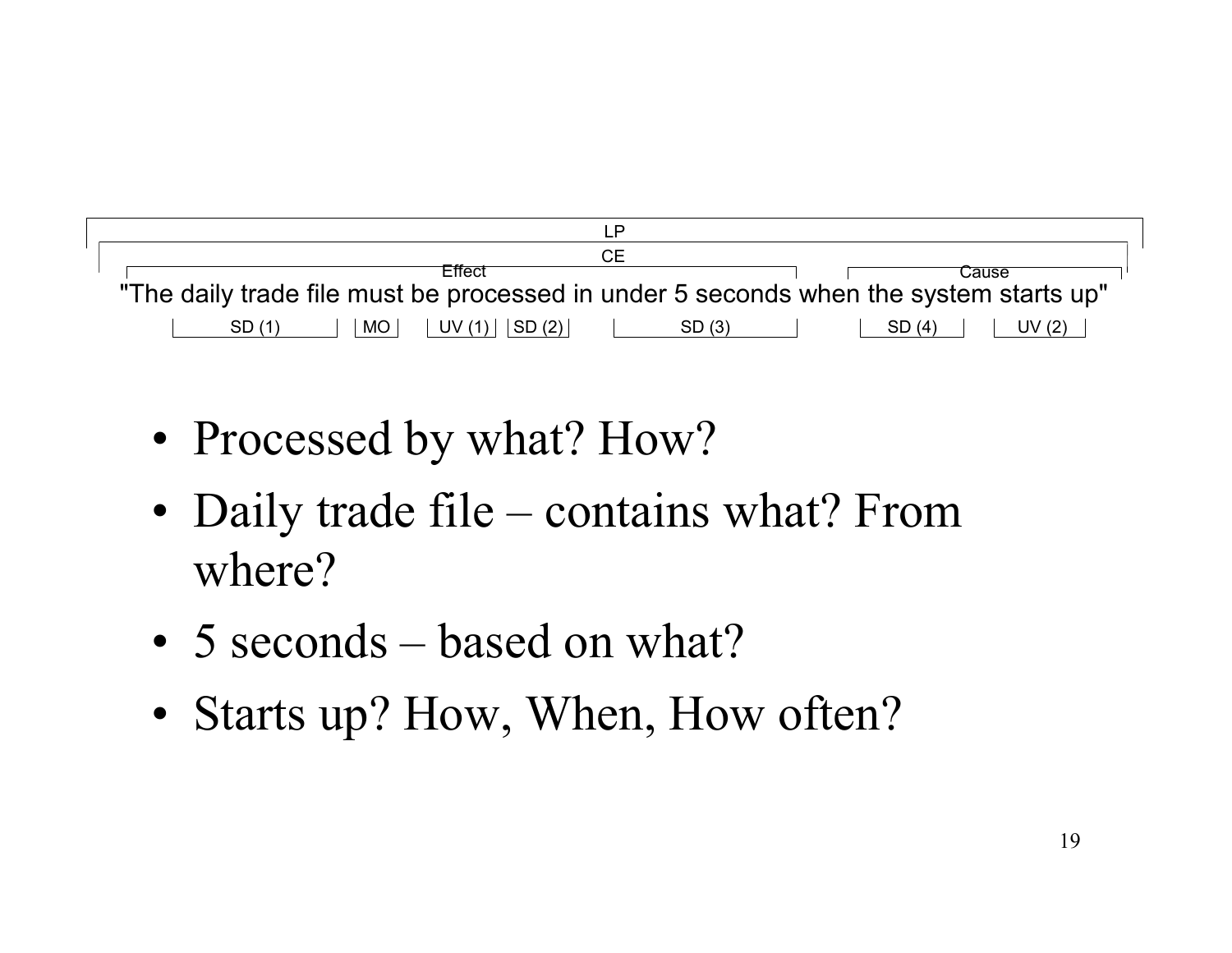

•Universal Quantifier: The system will always process the daily trade file at start up. *Even if the system is restarted in the middle of the day?*

•Modal Operator: The system *might* ask the user to save the file.

•Presuppositions: Daily trade file exists. *What if it doesn't*? The daily trade file can be processed. *What if it is corrupt*?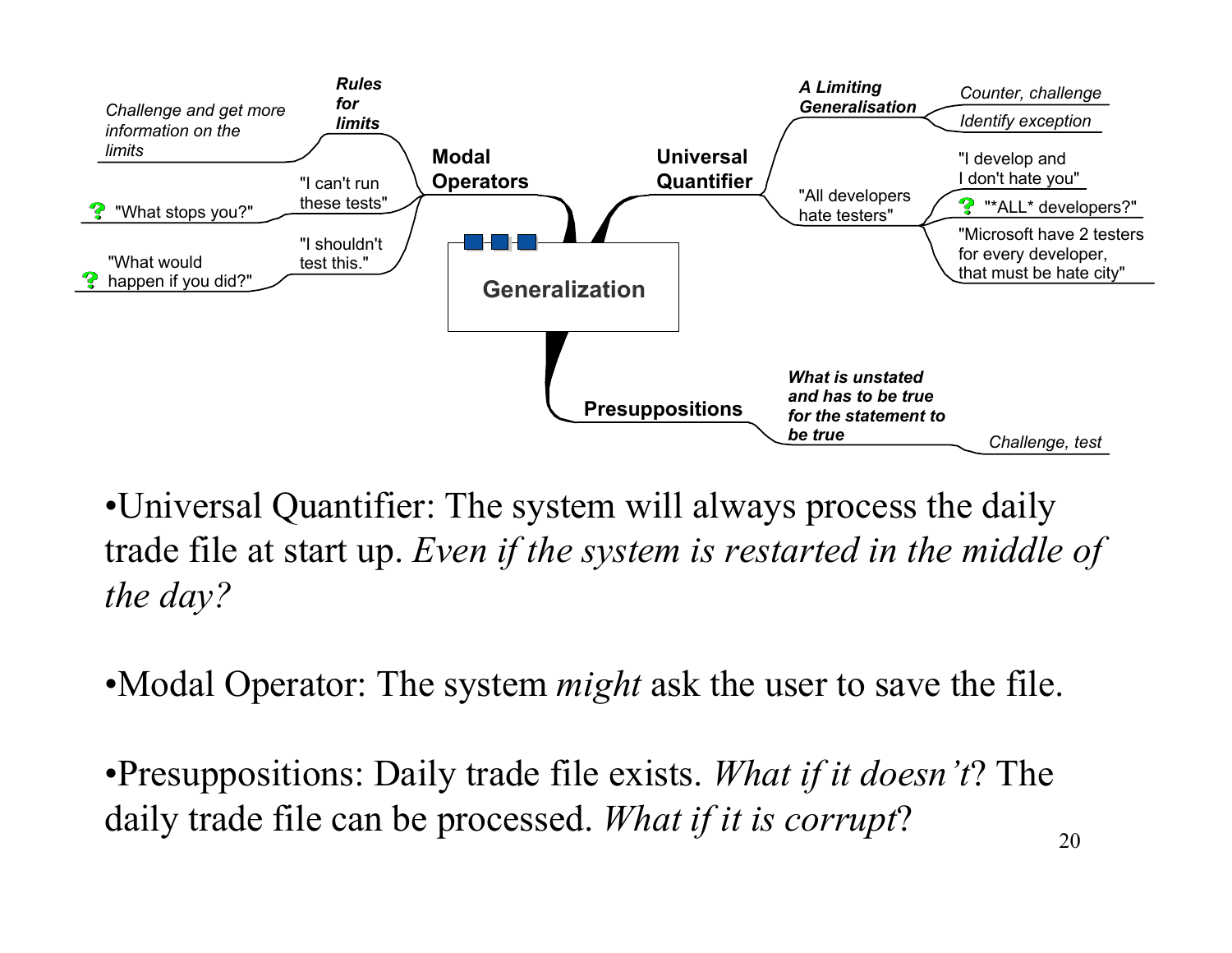# Identify Generalizations

- •• "Only admin users can delete records"
- •• "All records must be validated by the front end when they are amended"
- •• "All test cases must be scripted"

*Modal Operators, Universal Quantifiers Presuppositions*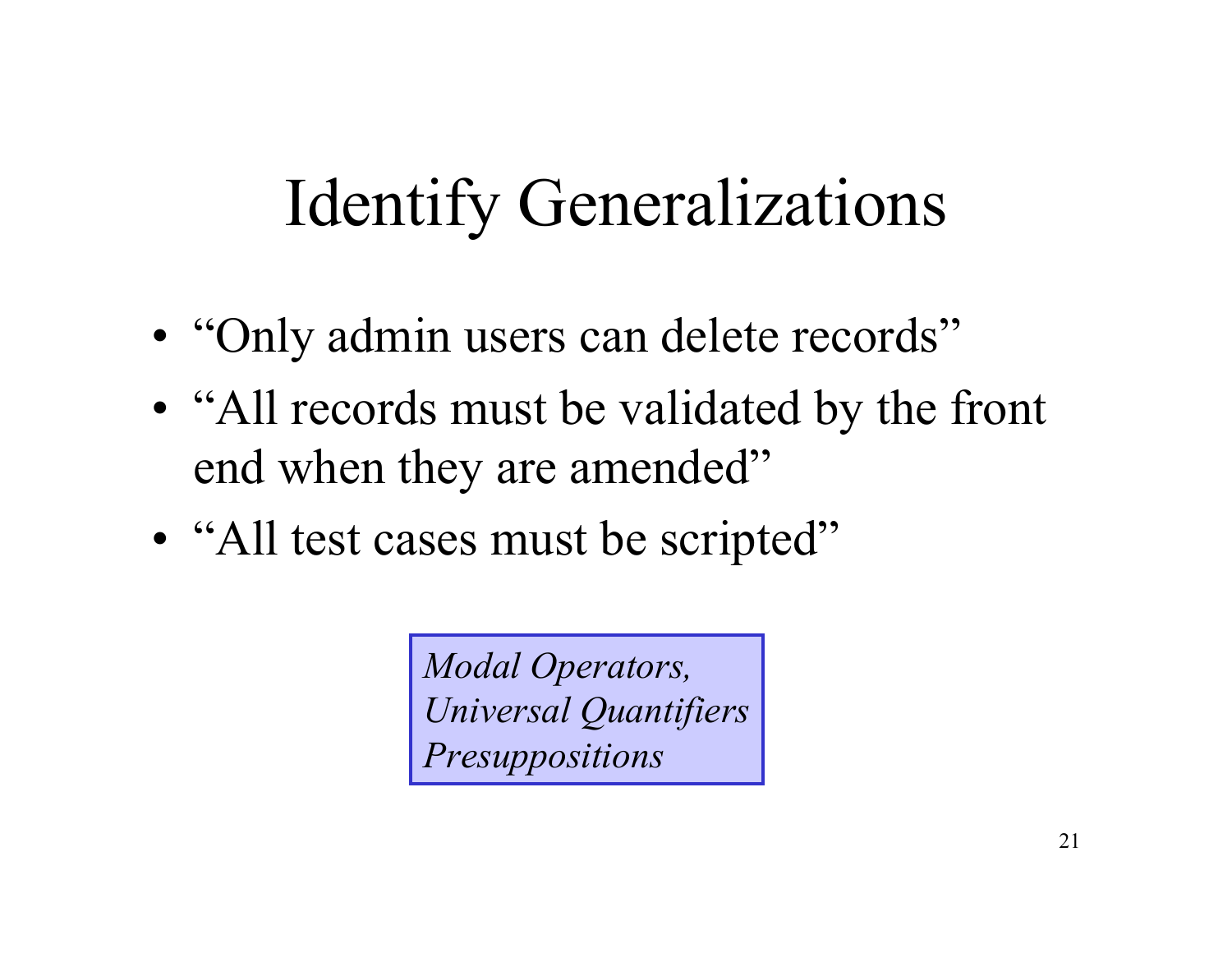

- Deletion can cause special cases not to be identified
- Deep Structure deletions identified through presupposition analysis & model building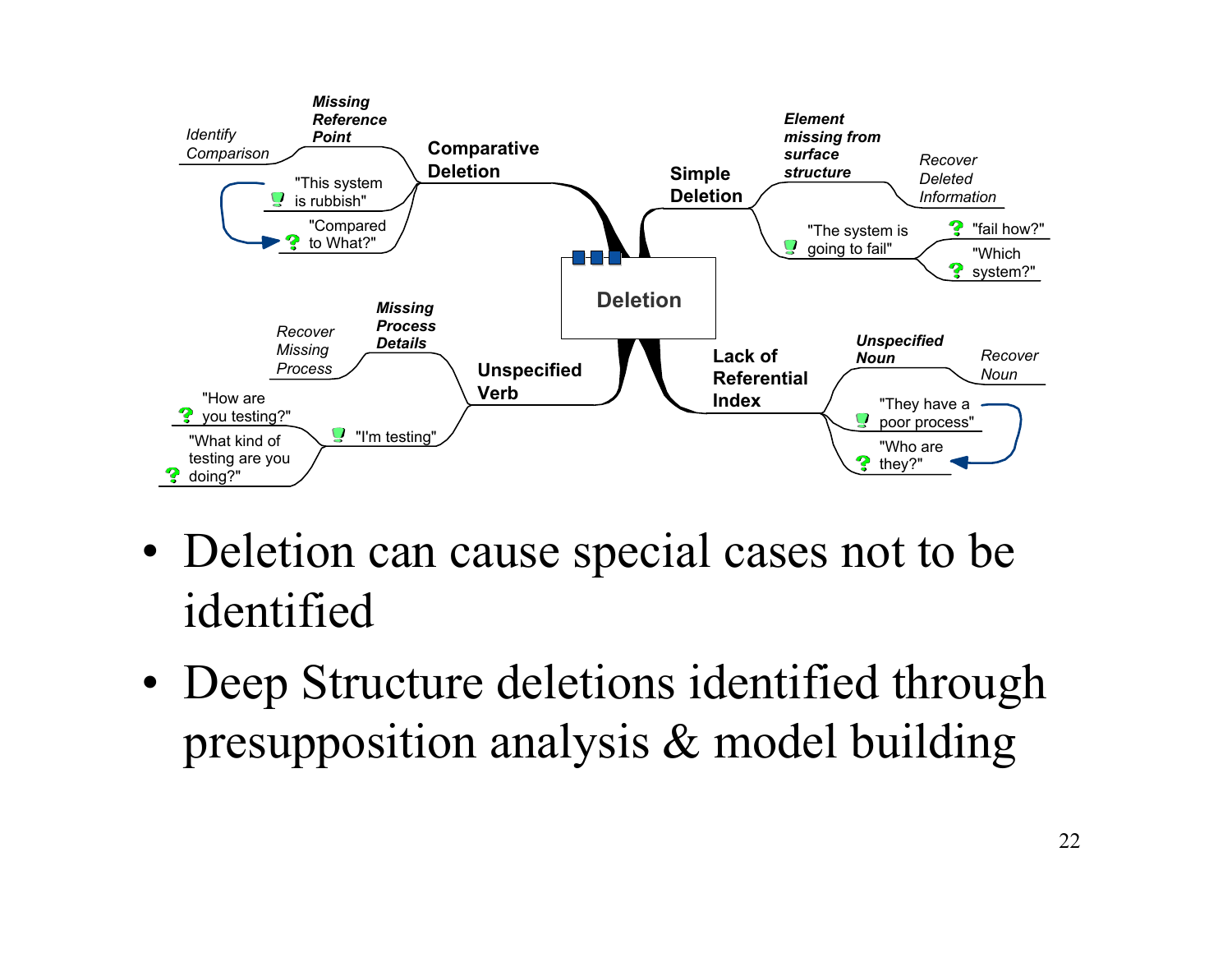# Identify Deletions

- "This system must be the fastest on the market"
- "The admin user will amend user details"

*Simple, Comparative, Verb, Noun (referential index)*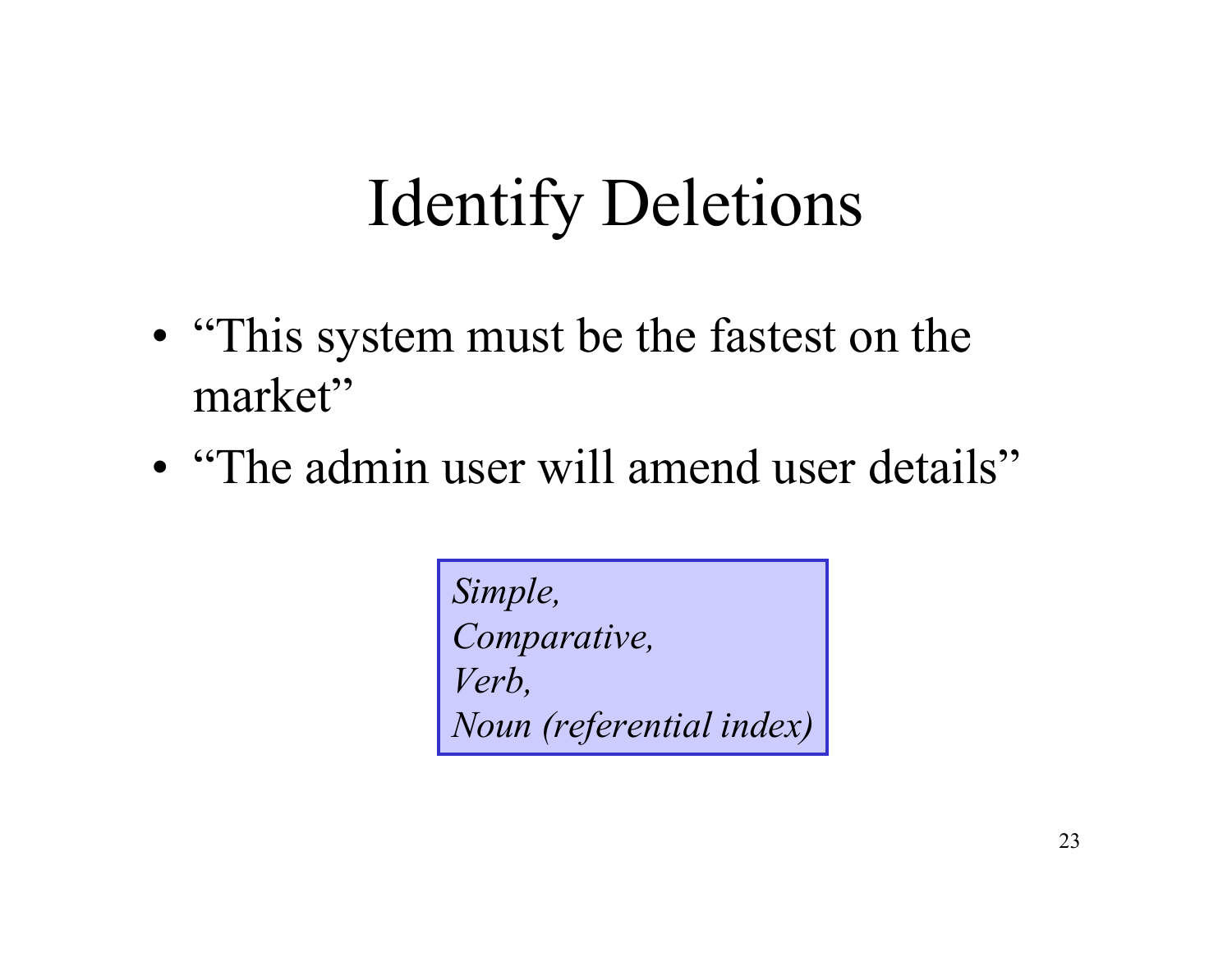

- Distortions can taint beliefs and attitudes
- •Good source of resistance in communication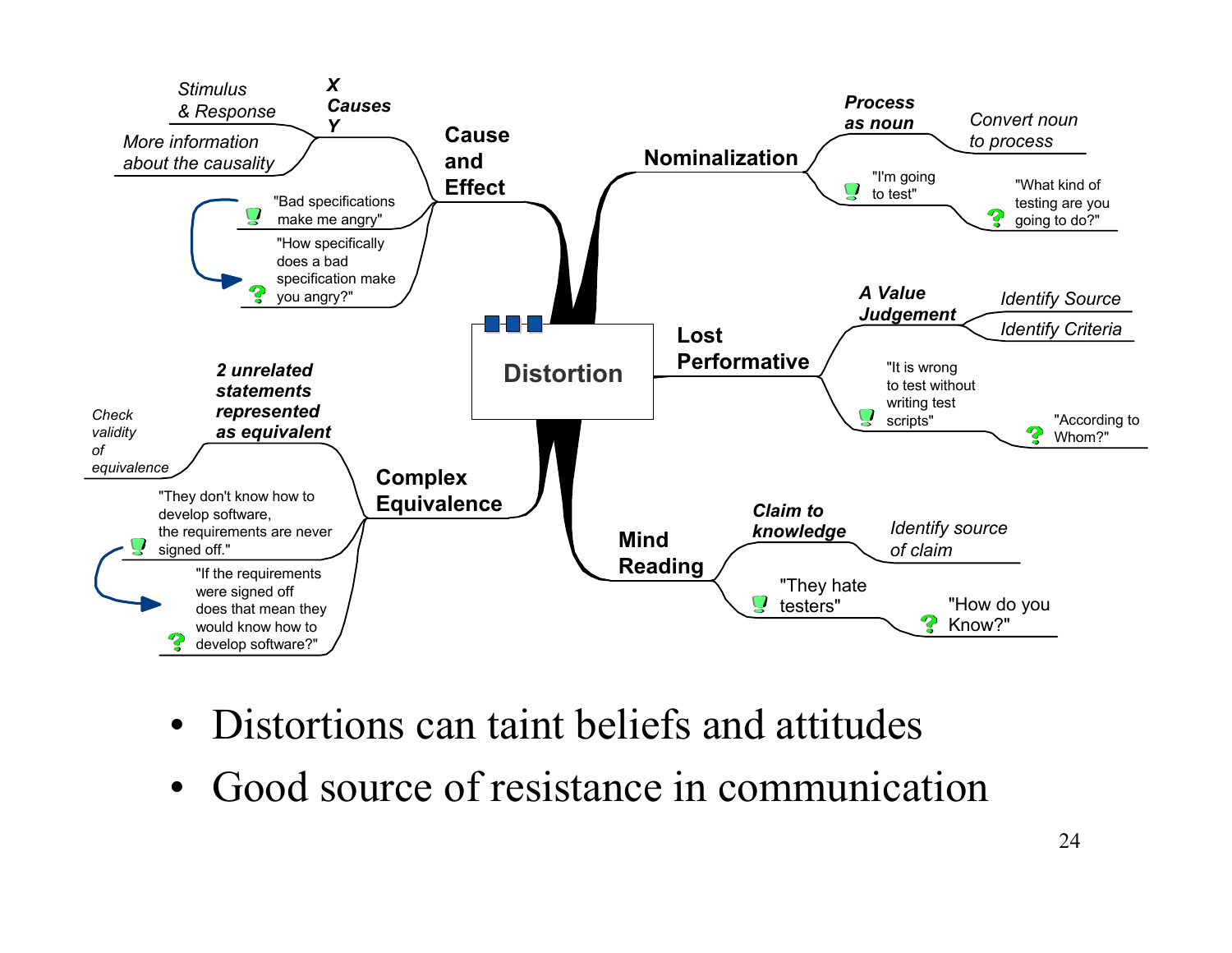# Identify Distortions

- •• "Obviously, developers deliver code late because they don't give the testers any respect."
- •• "When developers don't do any unit testing it makes testers really annoyed"

Cause Effect Complex Equivalence Lost Performative Mind Reading Nominalization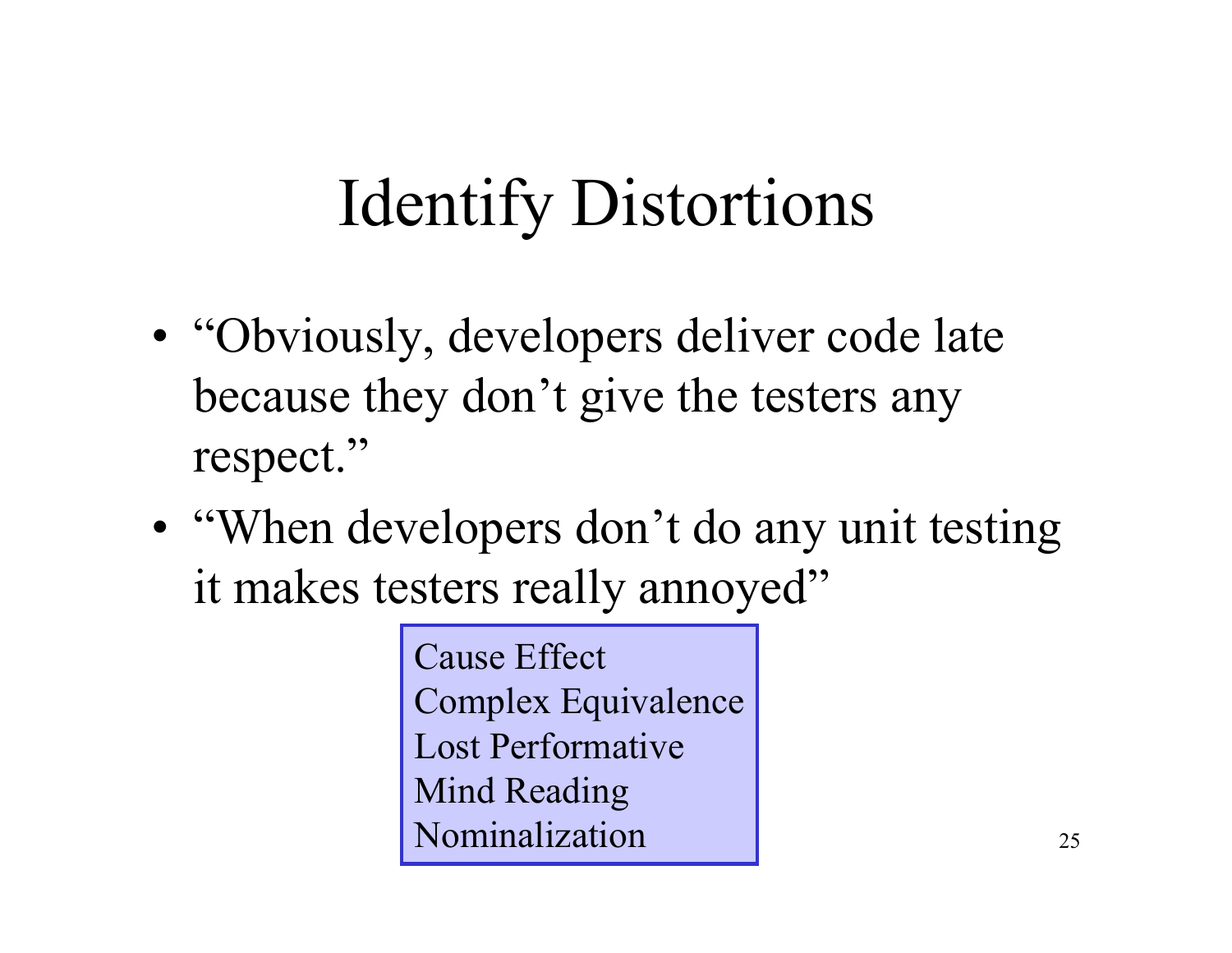# Meta-Model Questioning Exercise

- Work in 3s
- Person 1 ask Person 2 to describe something e.g.:
	- their testing project,
	- their application under test,
	- what testing is
- Person 2 responds, Person 1 listens, Person 1 analyses response based on the Meta-Model and asks a follow on question based on the Meta-Model analysis, repeat
- Person 3 takes a meta position for later review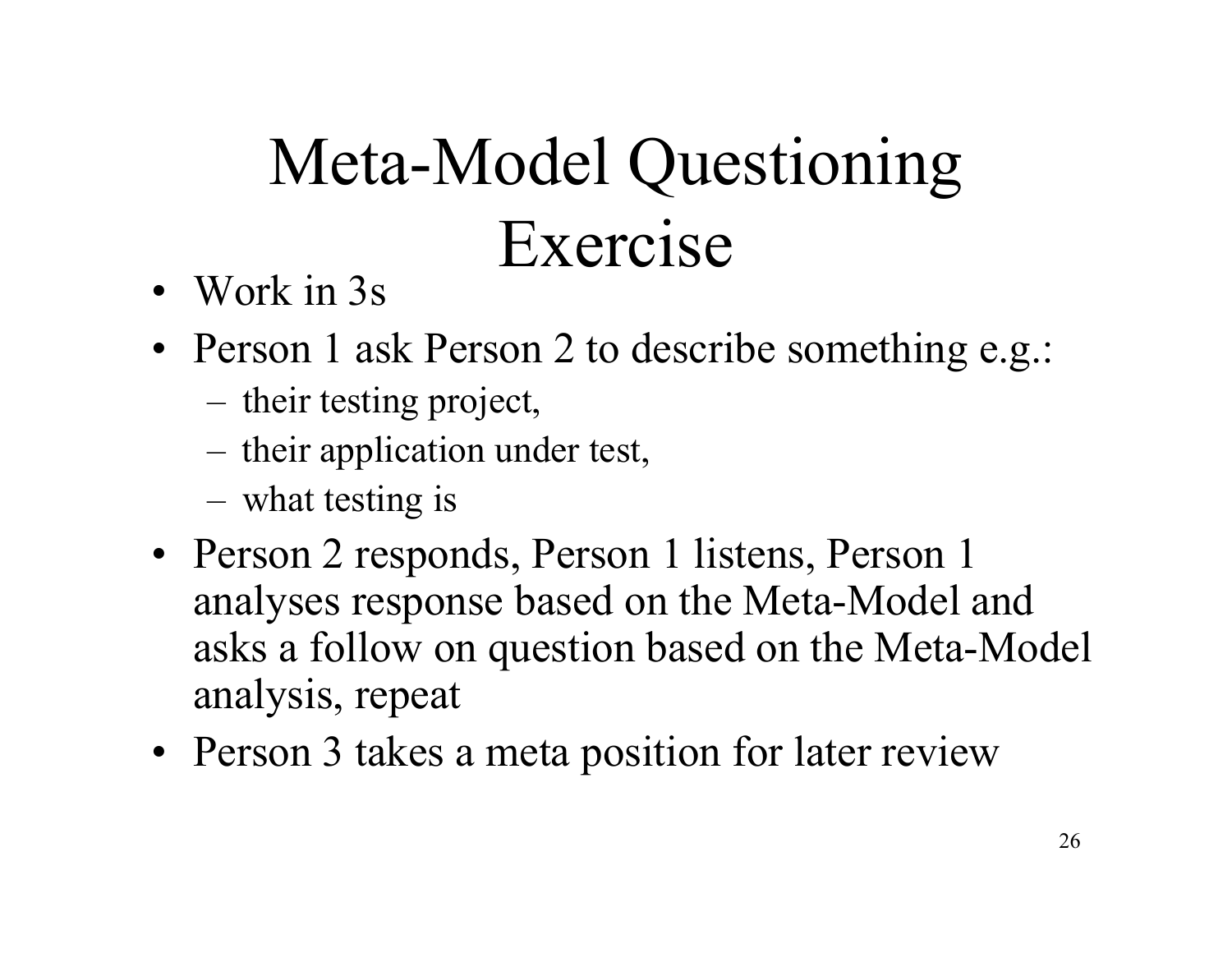## Meta-Model for Influence

- •Embedded Commands
- •• Presuppositions
- Conversational Postulates
- •• Deliberate use of ambiguity

– use their deep structure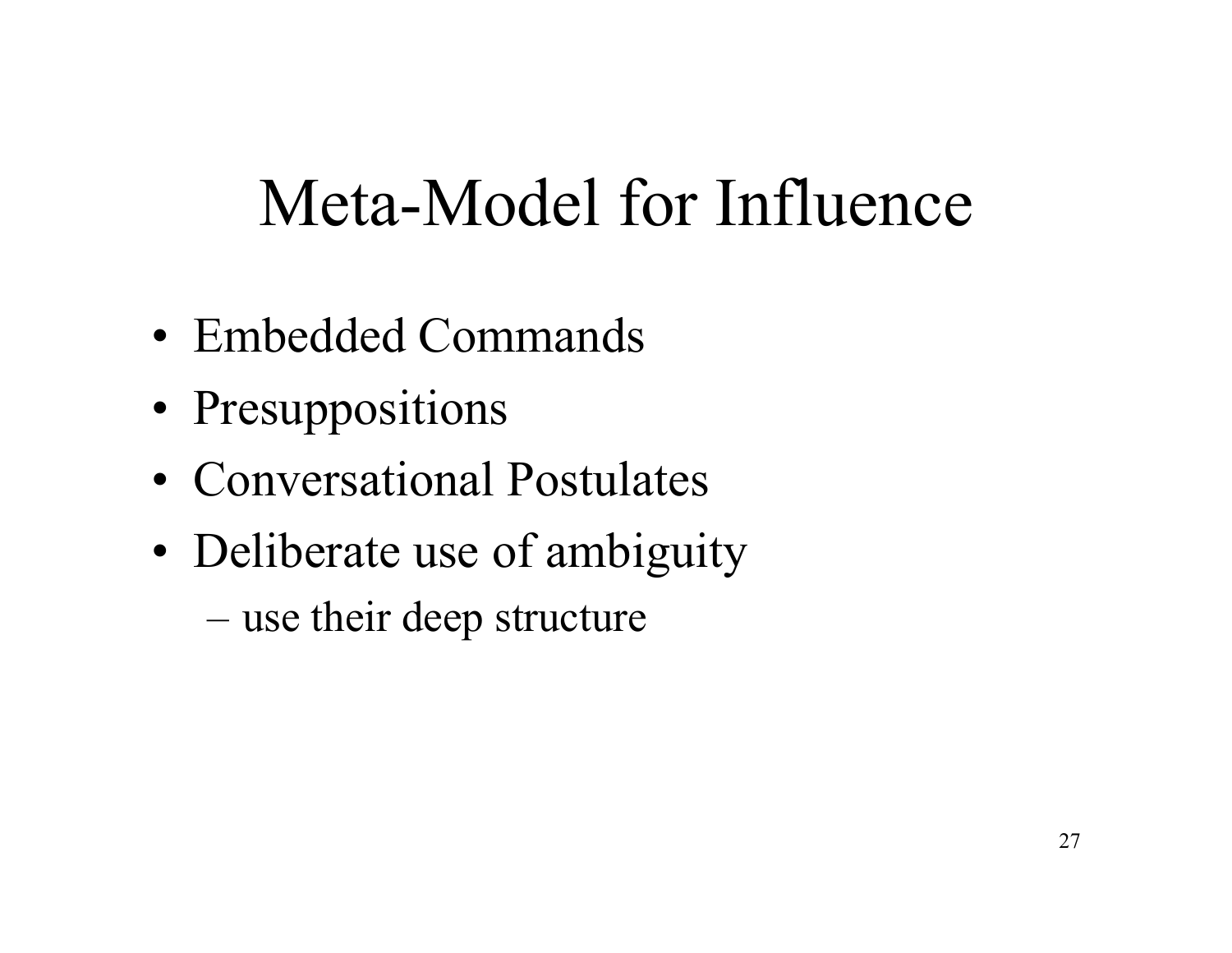## Meta-Model usage Guidelines

- •Rapport
- •What do you want to know?
- •• Stop at some point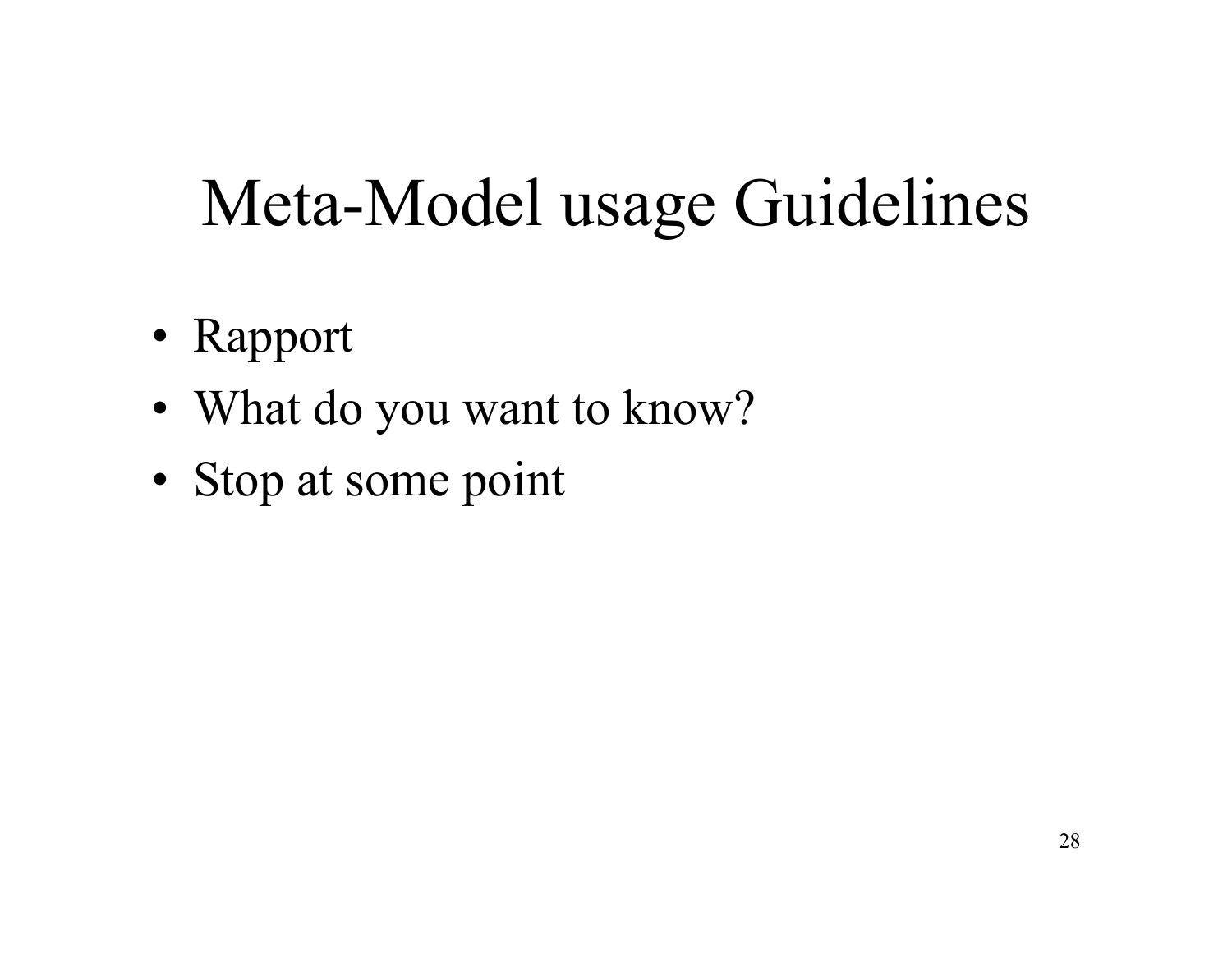# Meta-Model



- Identify Ambiguity Early
- Apply to the communication we give
- Apply to the system
- A Model of Analysis (Req, Spec, etc.)
- Apply to our beliefs and values about testing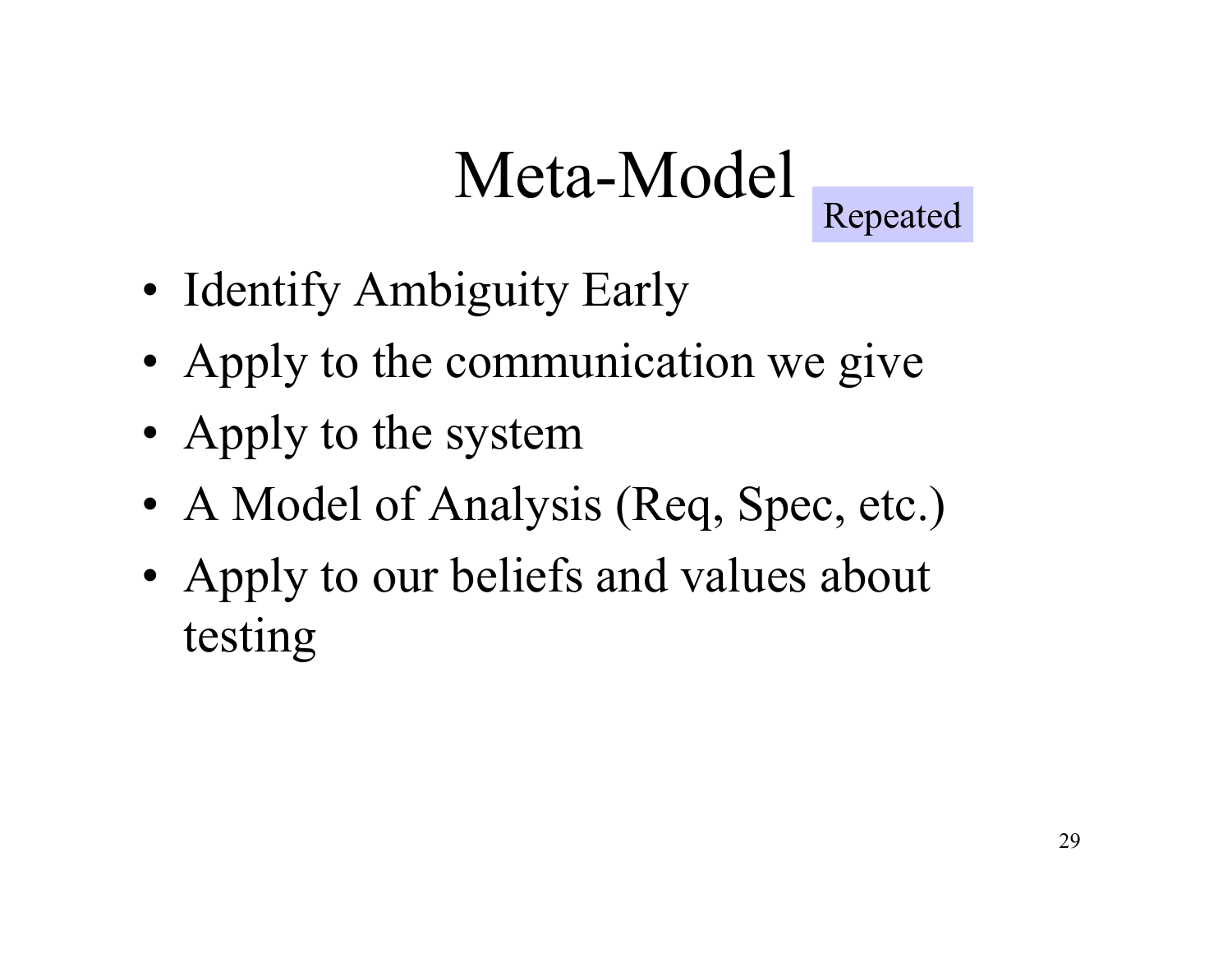# Learning NLP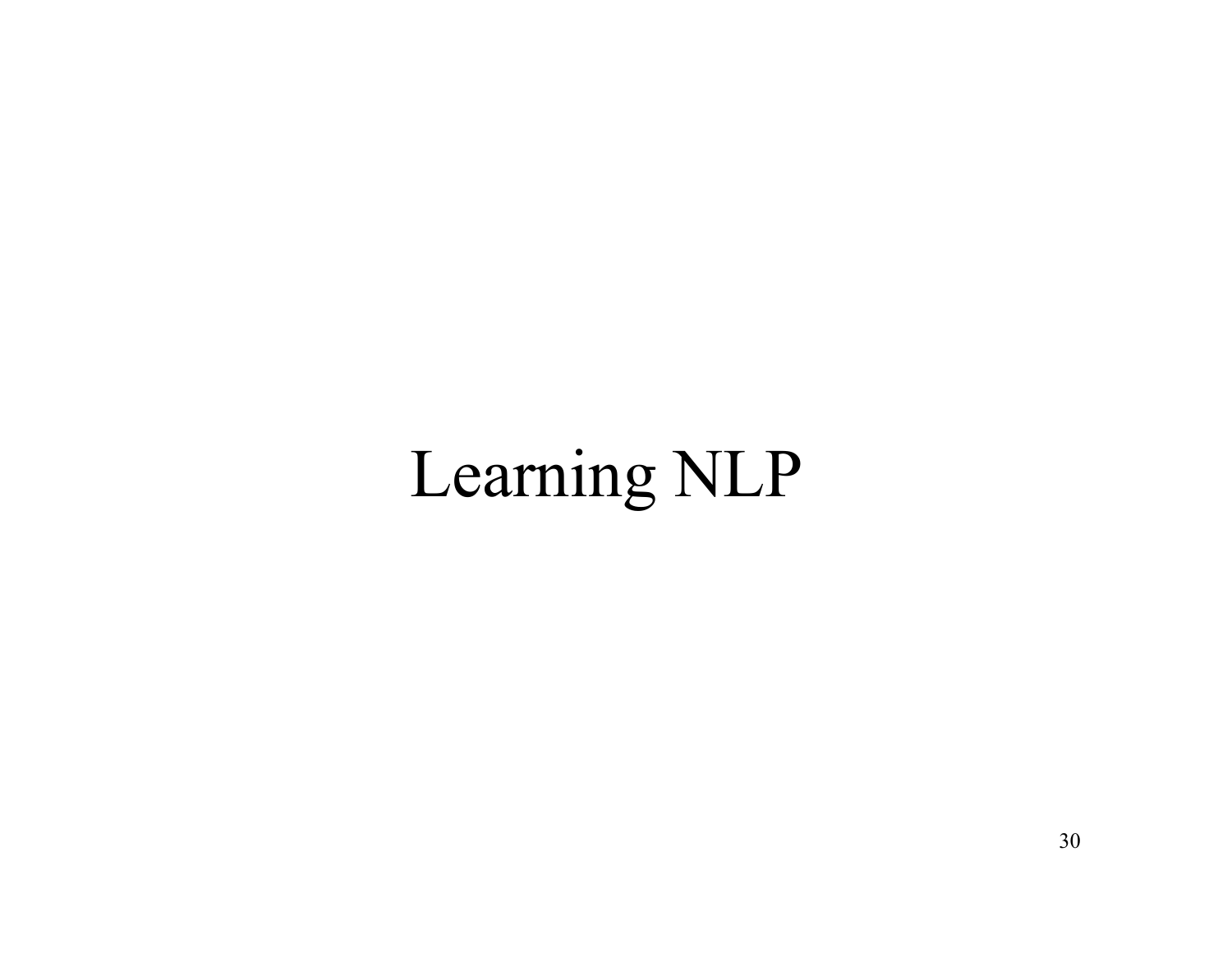### What is left to learn?

- Strategies,
- Meta Programs,
- Accessing Cues,
- Anchoring,
- Belief Systems,
- Submodalities,
- Hypnosis,
- –Ambiguity,
- Metaphor,
	- Isomorphic
	- Homomorphic
- Sleight of Mouth,
- Logical Levels,
- –And more …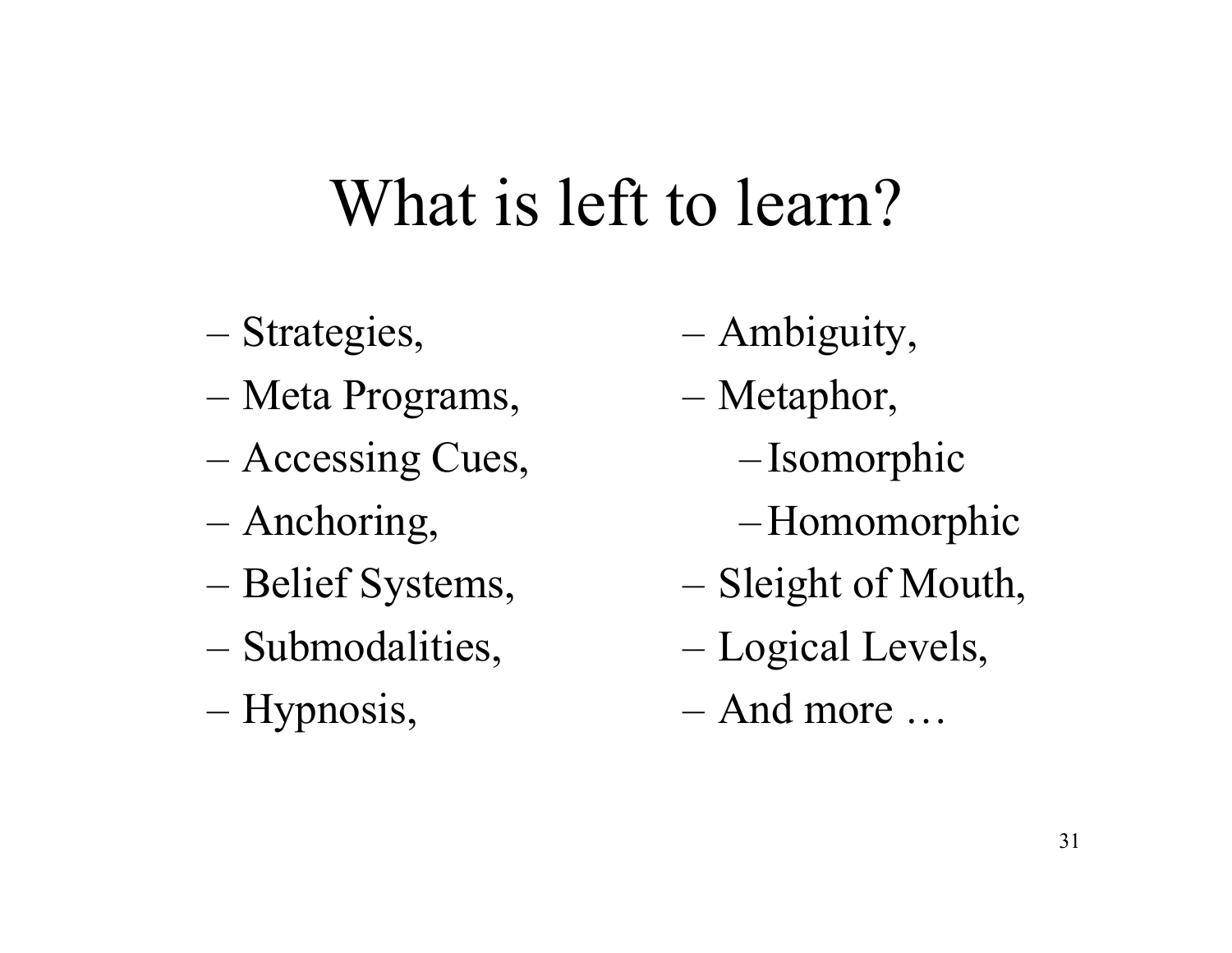### How to learn

- O n t h e w e b *(later slide)*
- Books (Bandler, Dilts) (*pto* )
- C D s
- Videos

*Transcribe*

*Purchases Visit*: www.ebay.co.uk www.abebooks.co.uk

- Practise groups
- Study roots of NLP
- Training

www.nlp-london.com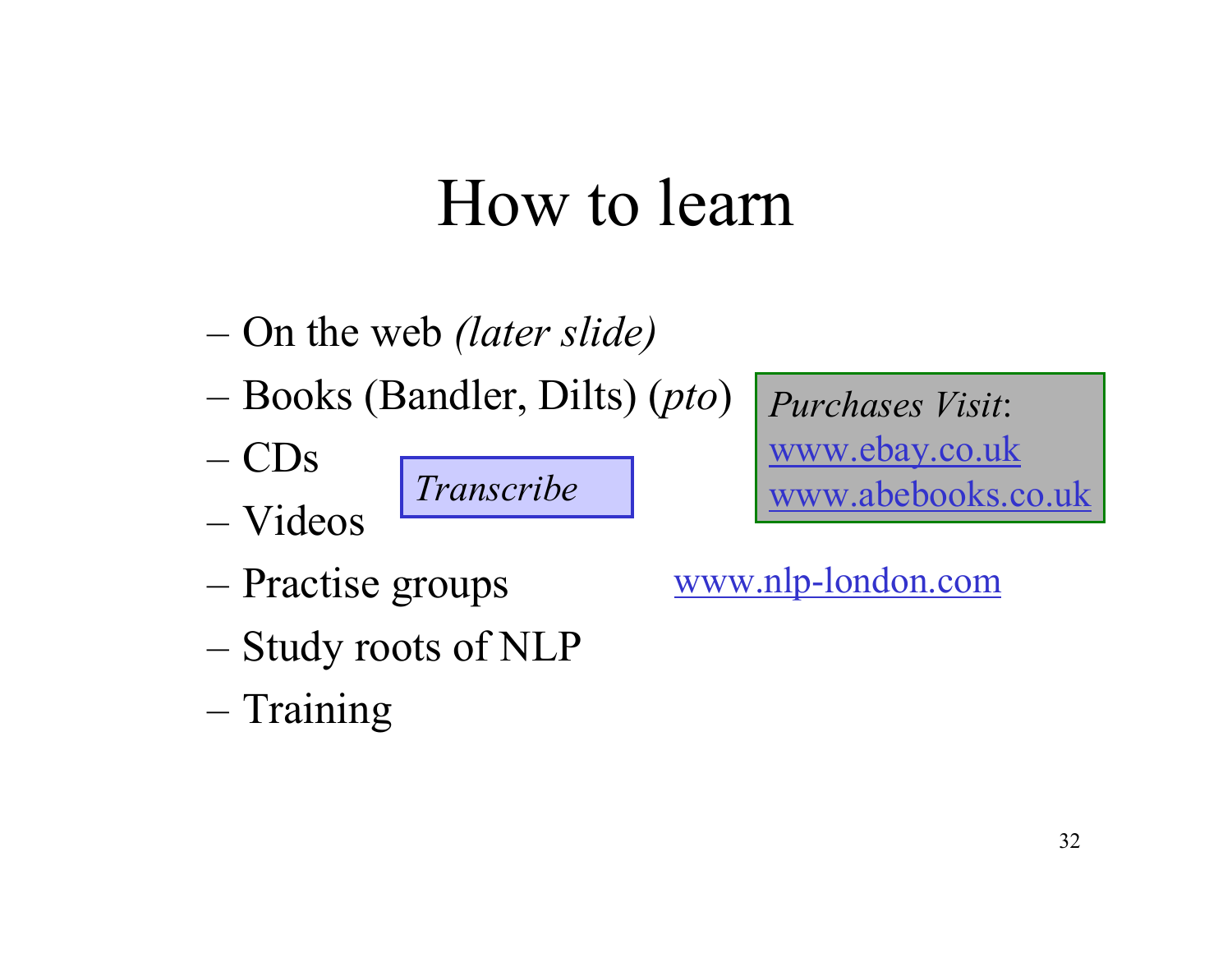## Recommended Books

- •• Structure of magic vols 1 & 2 – (Bandler and Grinder)
- •• Persuasion Engineering – (Bandler & LaValle)
- •• Modeling with NLP
	- (Robert Dilts)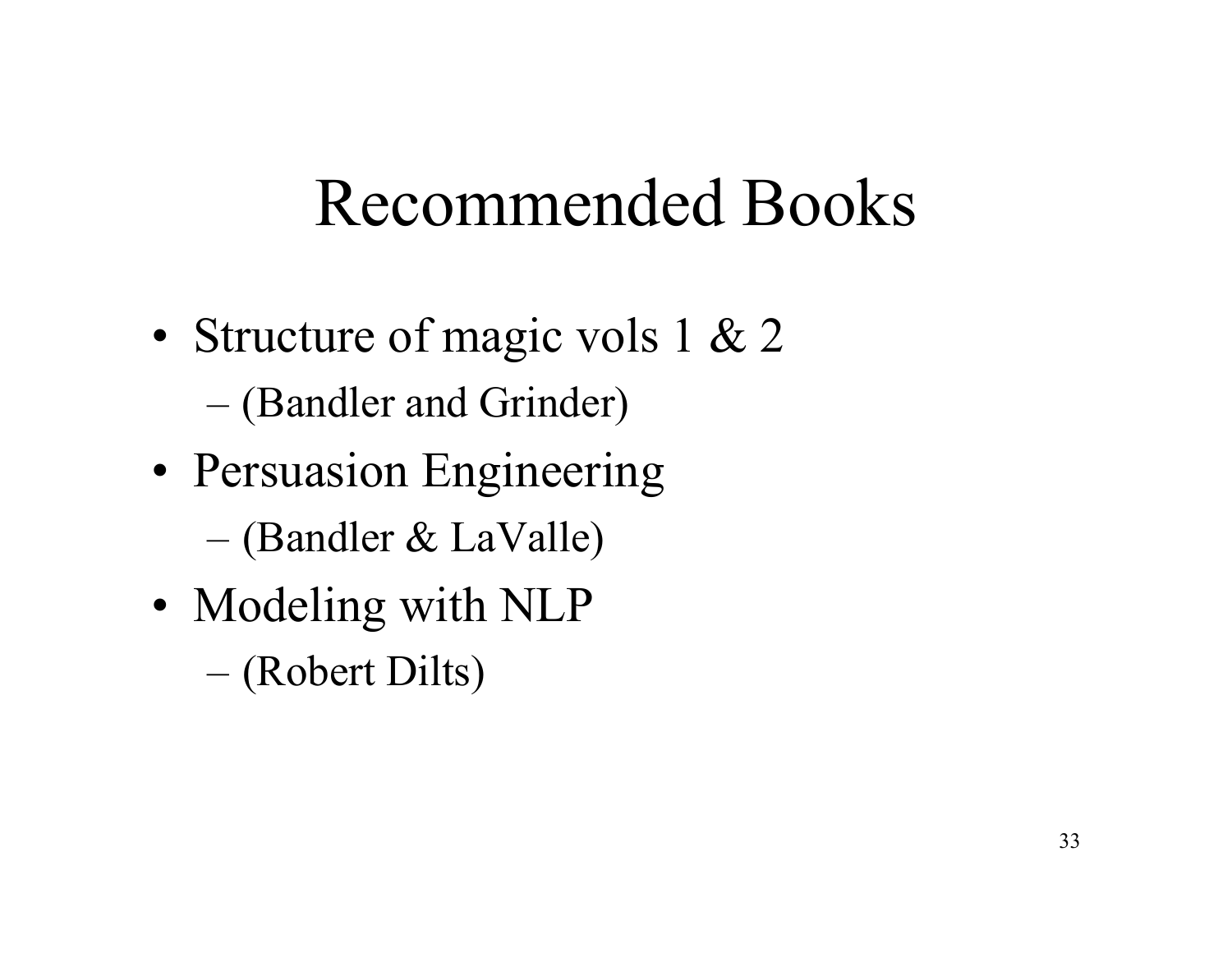### On The Web

- •www.purenlp.com
- •• www.richardbandler.tv
- •www.paulmckenna.com
- •www.saladltd.co.uk
- •• www.nlp.biz/NLP
- •www.compendiumdev.co.uk/nlp
- •• www.23nlpeople.com/NLP\_links.htm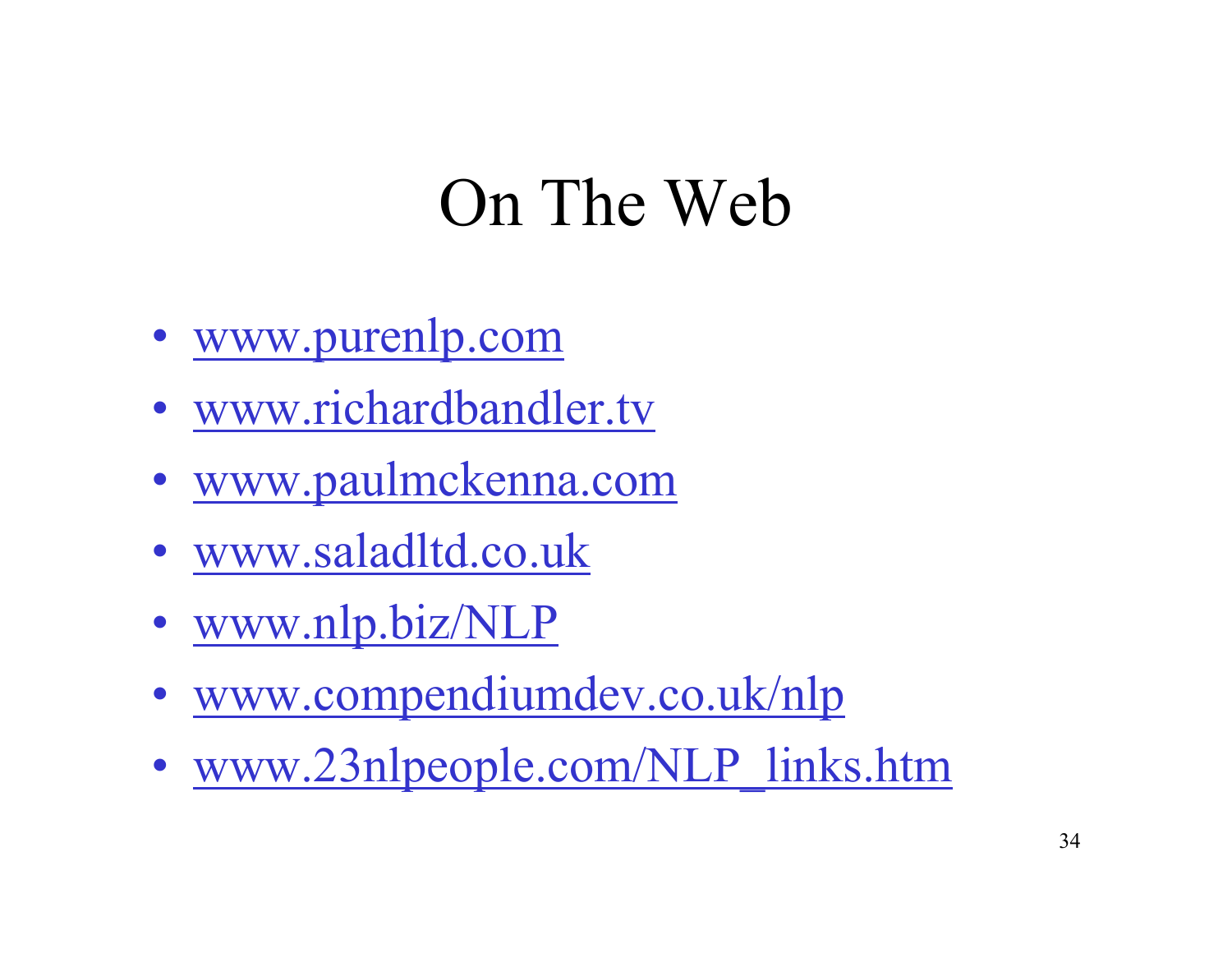## IT Related

– Gerald Weinberg:

- Are your lights on?
- (More) Secrets of consulting.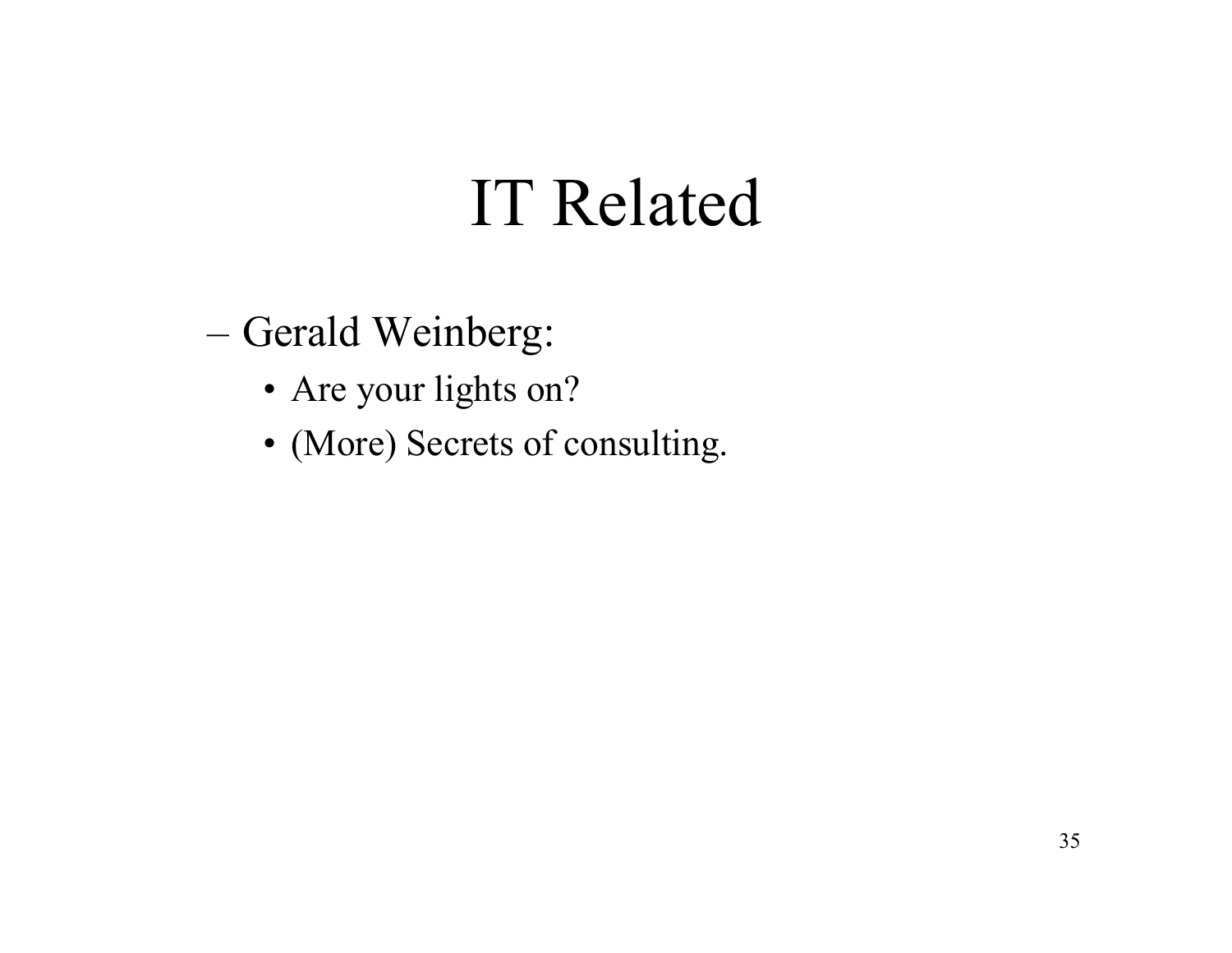

NLP is...

#### **ATTITUDE**

…sense of curiosity and adventure … desire to learn the skills to be able to find out what kinds of communication influences somebody and the kinds of things worth knowing ... to look at life as a rare and unprecedented opportunity to learn

**TECHNOLOGY** enabling the practitioner to organize information and perceptions in ways that allow them to achieve results that were once inconceivable

#### **METHODOLOGY** … all

behavior has a structure . . . and that structure can be modeled, learned, taught, and changed (re-Programmed). The way to know what will be useful and effective are the perceptual skills

http://www.purenlp.com/nlpis2.htm